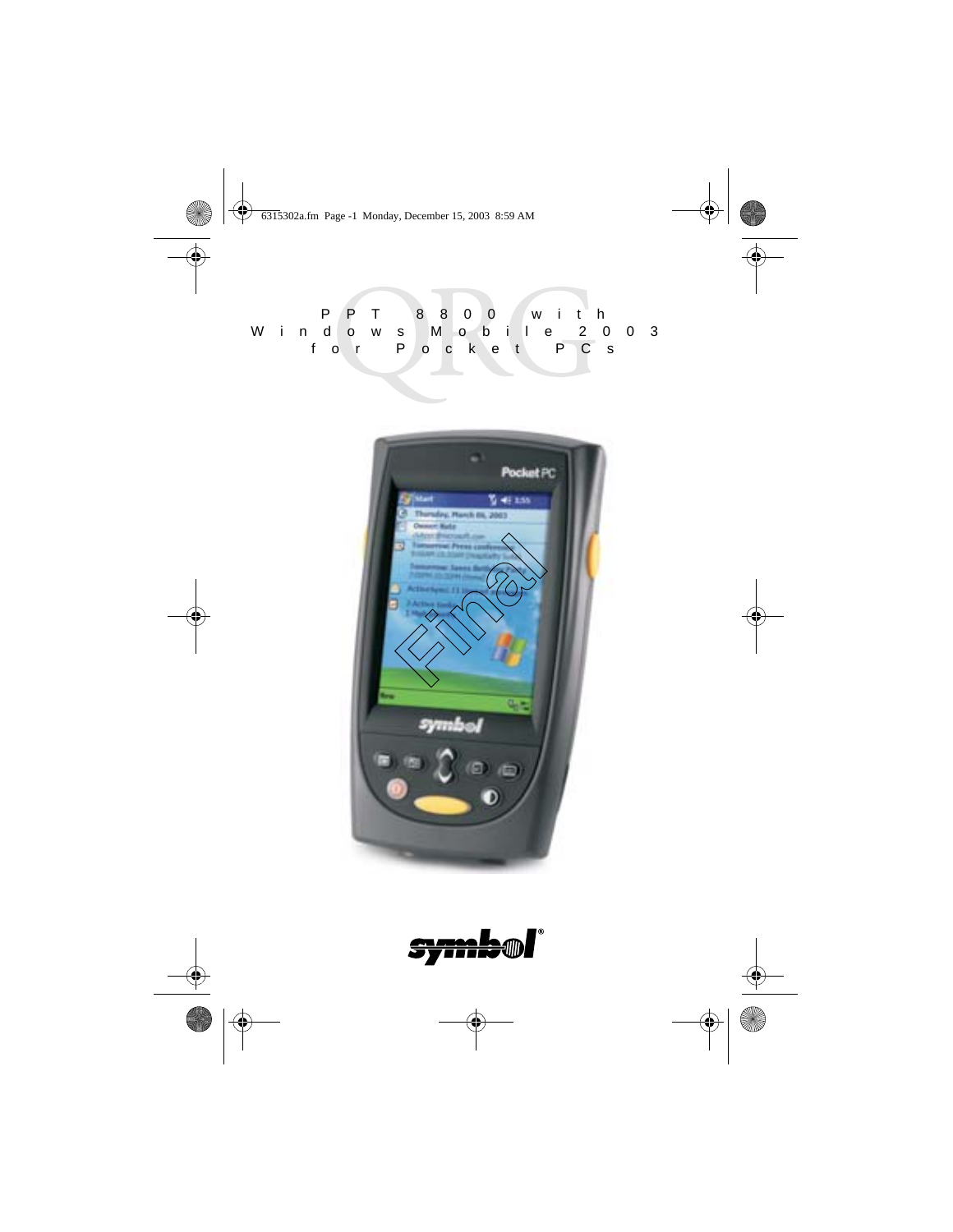#### © **2003 SYMBOL TECHNOLOGIES, INC.** All rights reserved.

Symbol reserves the right to make changes to any product to improve reliability, function, or design.

Symbol does not assume any product liability arising out of, or in connection with, the application or use of any product, circuit, or application described herein.

No license is granted, either expressly or by implication, estoppel, or otherwise under any patent right or patent, covering or relating to any combination, system, apparatus, machine, material, method, or process in which Symbol products might be used. An implied license only exists for equipment, circuits, and subsystems contained in Symbol products.

Symbol, the Symbol logo and Spectrum24 are registered trademarks of Symbol Technologies, Inc. Bluetooth is a trademark of Bluetooth SIG, Inc. Other product names mentioned in this manual may be trademarks or registered trademarks of their respective companies and are hereby acknowledged.

Symbol Technologies, Inc. One Symbol Plaza Holtsville, N.Y. 11742-1300 http://www.symbol.com

#### **Patents**

This product is covered by one or more of the following U.S. and foreign Patents:<br>U.S. Patent No. 4,593,186; 4,603,262; ASO7, 156; A652,750; 4,673,805; 4,736,0 U.S. Patent No. 4,593,186; 4,603,262; 4,607,156; 4,652,750; 4,673,805; 4,736,095; 4,758,717; 4,760,248; 4,806,742; 4,816,660; 4,845,350; 4,896,026; 4,897,532; 4,923,281; 4,933,538; 4,992,717; 5,015,833; 5,017,765; 5,021,641; 5,029,183; 5,047,617; 5,103,461; 5,113,445; 5,130,520; 5,140,144; 5,142,550; 5,149,950; 5,157,687; 5,168,148; 5,168,149; 5,180,904; 5,216,232; 5,229,591; 5,230,088; 5,235,167; 5,243,655; 5,247,162; 5,250,791; 5,250,792; 5,260,553; 5,262,627; 5,262,628; 5,266,787; 5,278,398; 5,280,162; 5,280,163; 5,280,164; 5,280,498; 5,304,786; 5,304,788; 5,306,900; 5,324,924; 5,337,361; 5,367,151; 5,373,148; 5,378,882; 5,396,053; 5,396,055; 5,399,846; 5,408,081; 5,410,139; 5,410,140; 5,412,198; 5,418,812; 5,420,411; 5,436,440; 5,444,231; 5,449,891; 5,449,893; 5,468,949; 5,471,042; 5,478,998; 5,479,000; 5,479,002; 5,479,441; 5,504,322; 5,519,577; 5,528,621; 5,532,469; 5,543,610; 5,545,889; 5,552,592; 5,557,093; 5,578,810; 5,581,070; 5,589,679; 5,589,680; 5,608,202; 5,612,531; 5,619,028; 5,627,359; 5,637,852; 5,664,229; 5,668,803; 5,675,139; 5,693,929; 5,698,835; 5,705,800; 5,714,746; 5,723,851; 5,734,152; 5,734,153; 5,742,043; 5,745,794; 5,754,587; 5,762,516; 5,763,863; 5,767,500; 5,789,728; 5,789,731; 5,808,287; 5,811,785; 5,811,787; 5,815,811; 5,821,519; 5,821,520; 5,823,812; 5,828,050; 5,848,064; 5,850,078; 5,861,615; 5,874,720; 5,875,415; 5,900,617; 5,902,989; 5,907,146; 5,912,450; 5,914,478; 5,917,173; 5,920,059; 5,923,025; 5,929,420; 5,945,658; 5,945,659; 5,946,194; 5,959,285; 6,002,918; 6,021,947; 6,029,894; 6,031,830; 6,036,098; 6,047,892; 6,050,491; 6,053,413; 6,056,200; 6,065,678; 6,067,297; 6,082,621; 6,084,528; 6,088,482; 6,092,725; 6,101,483; 6,102,293; 6,104,620; 6,114,712; 6,115,678; 6,119,944; 6,123,265; 6,131,814; 6,138,180; 6,142,379; 6,172,478; 6,176,428; 6,178,426; 6,186,400; 6,188,681; 6,209,788; 6,209,789; 6,216,951; 6,220,514; 6,243,447; 6,244,513; 6,247,647; 6,308,061; 6,250,551; 6,295,031; 6,308,061; 6,308,892; 6,321,990; 6,328,213; 6,330,244; 6,336,587; 6,340,114; 6,340,115; 6,340,119; 6,348,773; 6,380,949; 6,394,355; D305,885; D341,584; D344,501; D359,483; D362,453; D363,700; D363,918; D370,478; D383,124; D391,250; D405,077; D406,581; D414,171; D414,172; D418,500; D419,548; D423,468; D424,035; **First** content of the set of the set of the set of the set of the set of the set of the set of the set of the set of the set of the set of the set of the set of the set of the set of the set of the set of the set of the

D430,158; D430,159; D431,562; D436,104.

Invention No. 55,358; 62,539; 69,060; 69,187, NI-068564 (Taiwan); No. 1,601,796; 1,907,875; 1,955,269 (Japan); European Patent 367,299; 414,281; 367,300; 367,298; UK 2,072,832; France 81/03938; Italy 1,138,713

rev. 06/02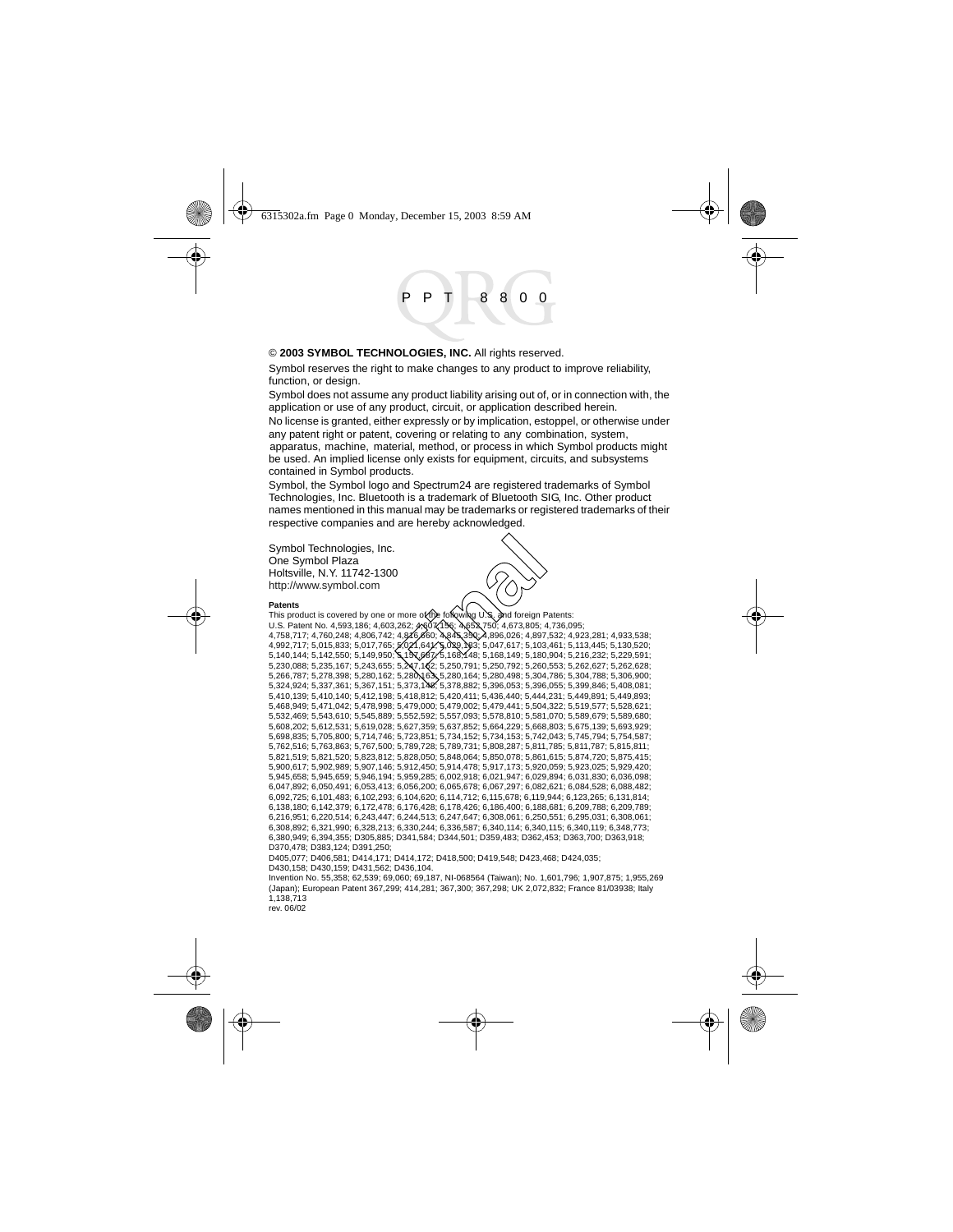# **Introduction**

Congratulations on your purchase of Symbol Technologies' PPT 8800 with Windows<sup>®</sup> Mobile 2003 Software for Pocket PCs. Its unique combination of features make this product superior for use in a wide range of applications. These features include:

- Small rugged lightweight form factor
- Microsoft® Windows® Mobile software
- RF communication via Symbol's Spectrum24<sup>®</sup> wireless network and/or Bluetooth™
- Printing support
- Scanning capability
- Standard 6-key and 15-key packlit keypad configurations
- Transflective color LCD display with digitizer.

# **About This Guide**

This guide describeś how to`set ǔp and use the terminal. The term PPT 8800 Series refers to the batch, Spectrum24 and Bluetooth versions of the terminal. Specific topics covered include: bability<br>
Final 15-key backlit key<br>
Final 15-key backlit key<br> **Final Condition**<br> **Final Condition**<br>
Final Specific topics cover

- [Accessories](#page-3-0) on page 2
- [Parts of the Terminal](#page-4-0) on page 3
- [Getting Started](#page-6-0) on page 5
- Scanning [on page 14](#page-15-0)
- [Using a Headset](#page-16-1) on page 15
- [Resetting the Terminal](#page-16-0) on page 15
- [Host Communications](#page-18-0) on page 17
- [Maintenance](#page-20-0) on page 19
- [Troubleshooting](#page-21-0) on page 20
- [Regulatory Information](#page-28-0) on page 27
- Warranty on page 25
- Service Information on backcover.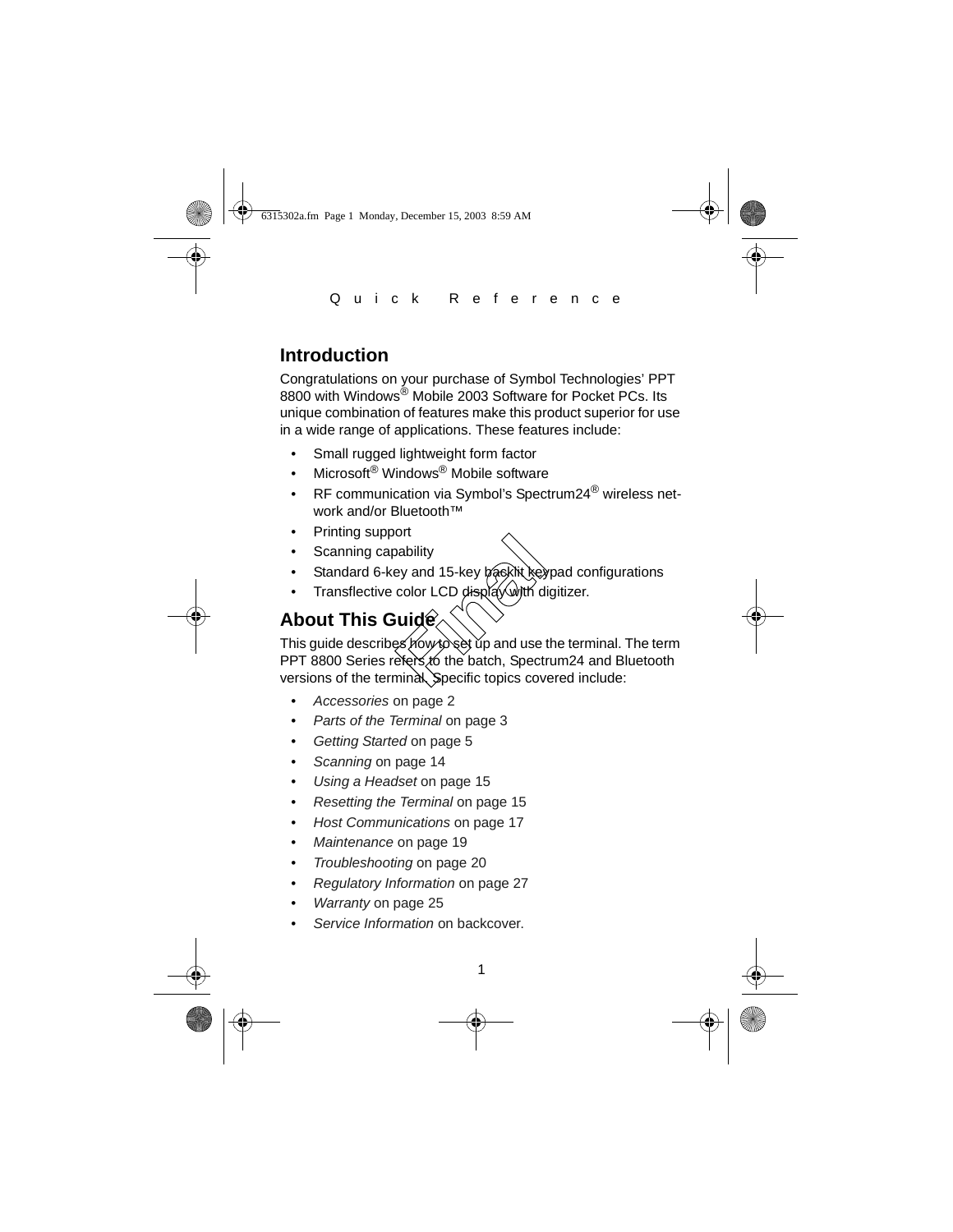The PPT 8800 with Windows Mobile 2003 Software for Pocket PCs 2003 Product Reference Guide (p/n 72-63154-XX) details the applications available for the terminal. For the latest version of this guide, visit: http://www.symbol.com/manuals.

# <span id="page-3-0"></span>**Accessories**

The following optional accessories will be available from Symbol:

- Spare lithium-ion rechargeable battery
- Larger capacity lithium-ion rechargeable battery kit
- Single-Slot Serial Cradle
- Four-Slot Serial Cradle
- Four-Slot Ethernet Cradle
- Holster(s) or case
- Stylus or tethered stylus
- Serial charging cable $\Diamond$
- Universal cable cup for attachable cables: Cradle<br>
net Cradle<br>
se<br>
ed stylus<br>
cable<br>
cup for attachable cables<br>
ower supply and line core<br>
exprises
	- attachable power supply and line cord
	- Printer cable options
	- DEX cable
	- Auto charging cable
	- USB cable
- Pistol grip handle
- Magnetic stripe reader
- UBC adapter
- Vehicle cradle.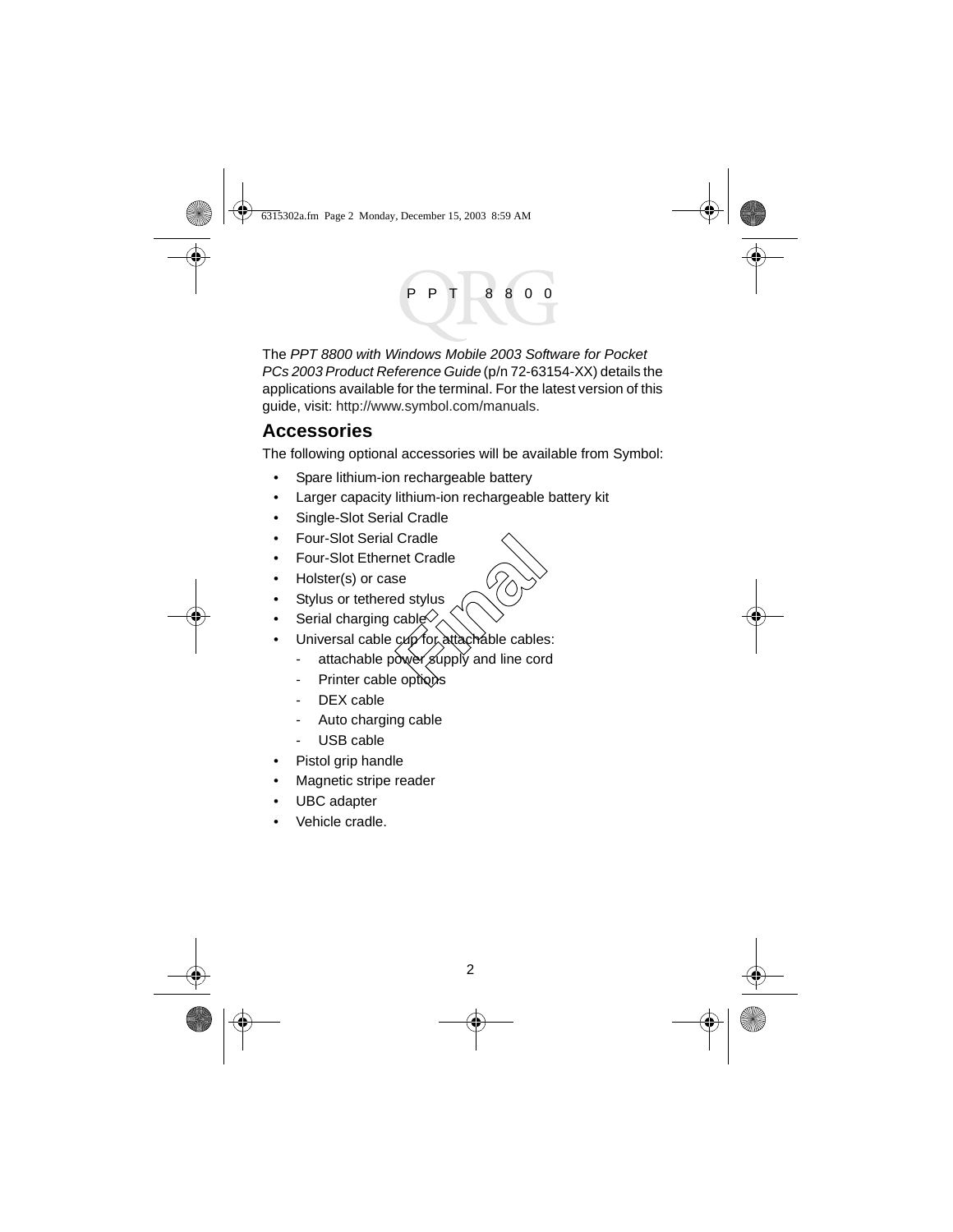<span id="page-4-0"></span>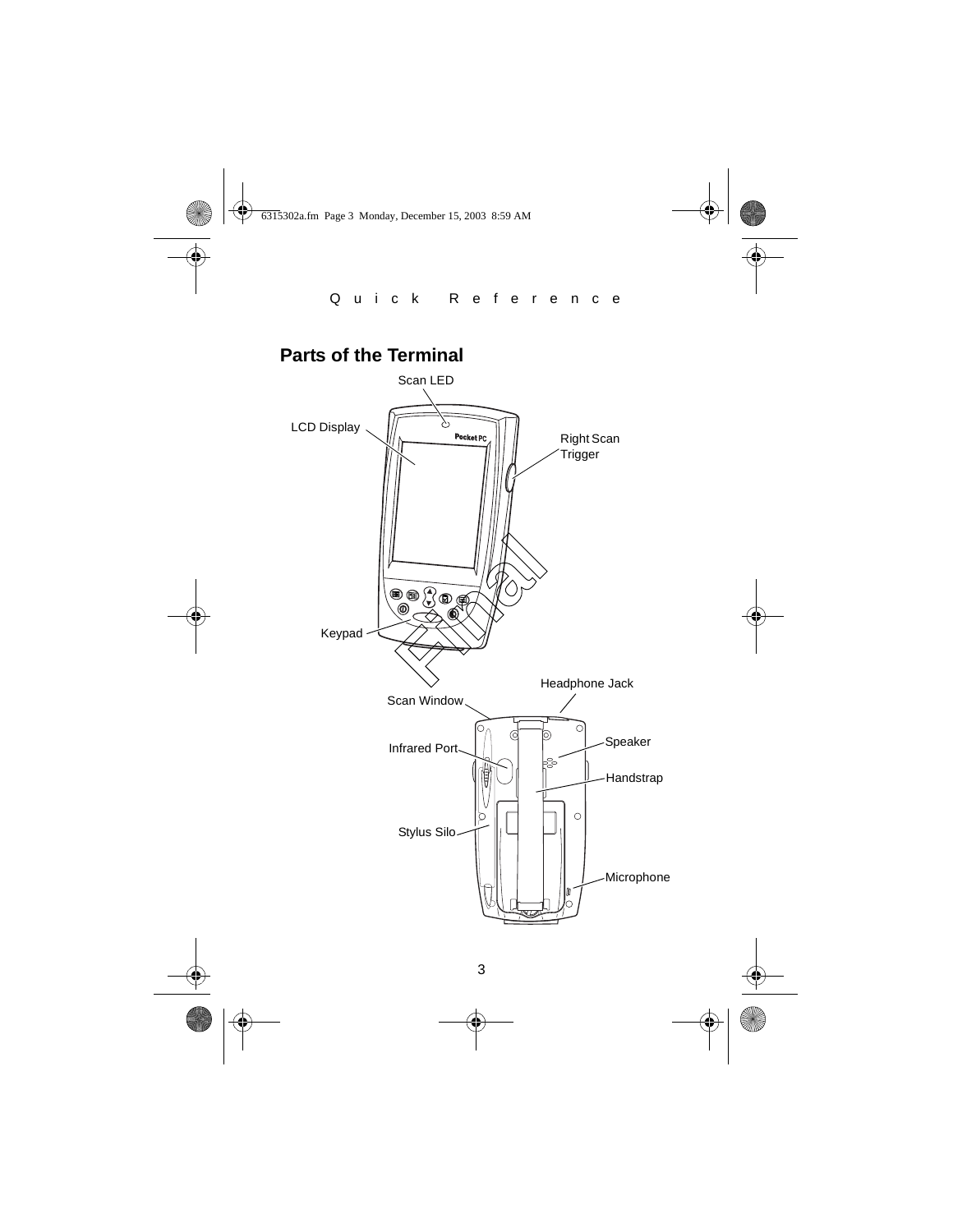# **Parts of the Terminal (continued)**

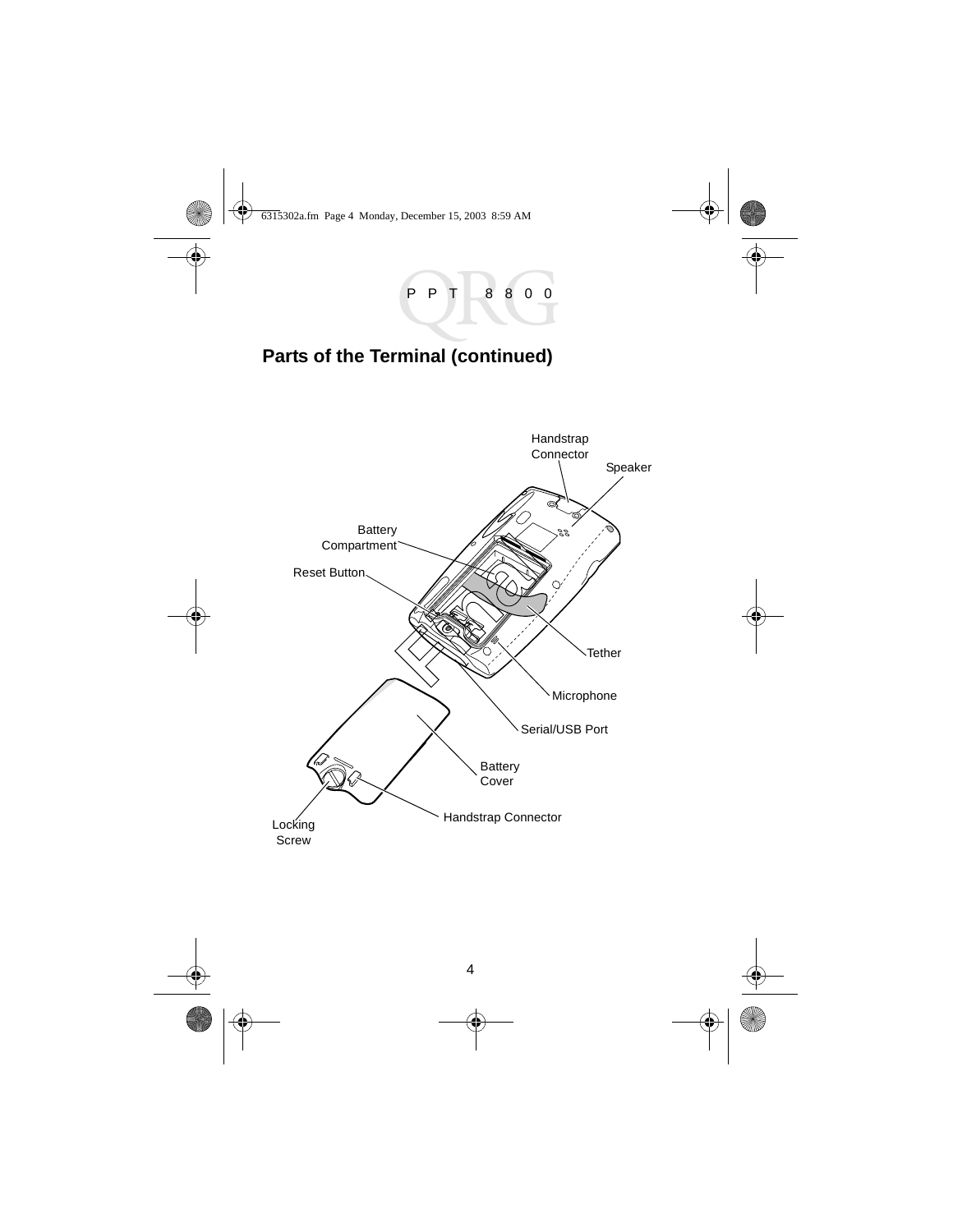# <span id="page-6-0"></span>**Getting Started**

Before using the PPT 8800, perform the basic setup procedures:

- Install and charge the main battery and backup battery
- Start the terminal
- Initiate the network connection.

## <span id="page-6-1"></span>**Installing the Battery**

- Note: Also use the following procedures for installing the optional larger capacity lithium-ion battery and battery cover.
- 1. Turn the locking screw counterclockwise until the battery cover releases from the terminal
- 2. Lift the battery cover away trom the terminal.
- 3. Insert the battery in the battery compartment with the battery tether positioned as shown, ensuring that the battery snaps into place. Final Screw counterclockwind<br>
Figure 1991 over a way-trom the terminal<br>
Figure 1991 over a way-trom the terminal<br>
Figure 1991 over a significant compared as shown, ensuring to

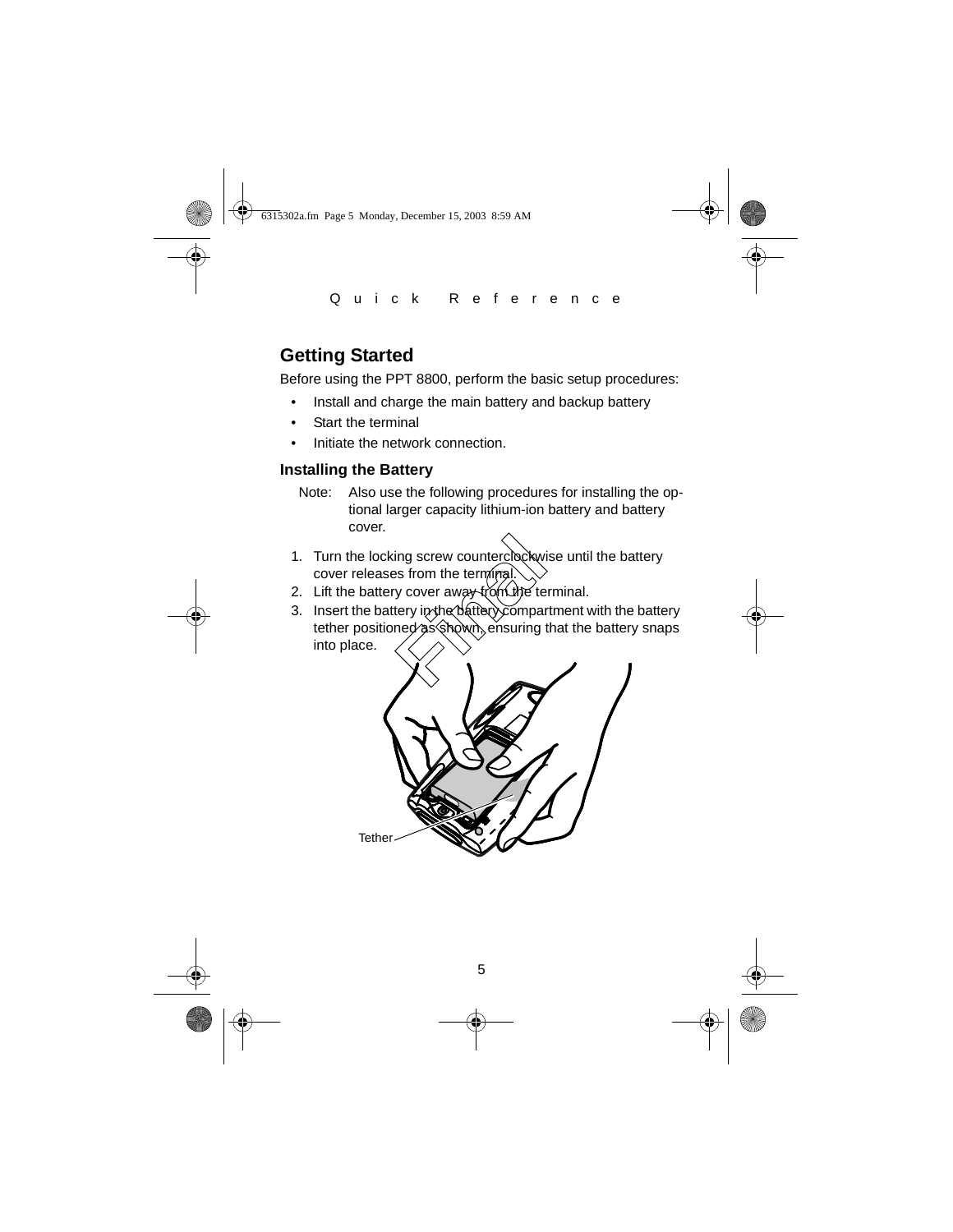4. Replace the battery cover by inserting the top first, then pressing the bottom in firmly.



5. Turn the locking screw clockwise to secure the cover to the terminal.

# <span id="page-7-0"></span>**Charging the Battery**

Before using your terminal for the first time, charge the main battery in the terminal for approximately 2 1/2 hours, using a cradle or the serial charging cable. The larger capacity battery charges in approximately 5 hours. screw clockwise to secure<br> **Final for the first time**, ch<br> **For approximately 2 1/2**<br>
The larger of the larger<br> **Finally** & bours.

Your terminal is equipped with a memory backup battery which automatically charges from the fully-charged main battery. This backup battery retains data in memory for 20 minutes when the terminal's battery is removed, and takes about 24 hours to charge when you first use your terminal.

Note: If the main battery is removed before the backup battery is fully charged, data may be lost. For this reason, DO NOT remove the battery within the first 24 hours of use.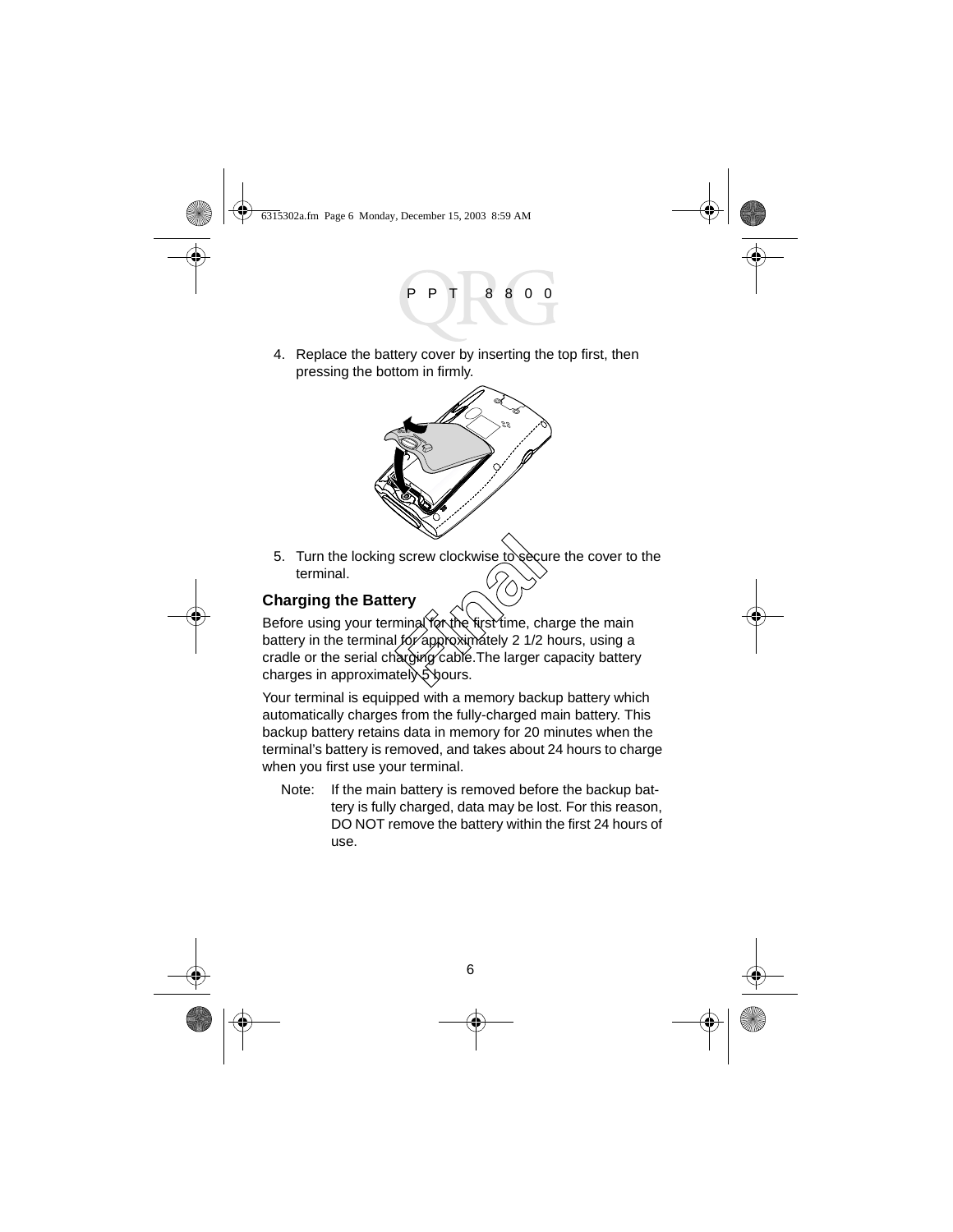# **Charging the Battery Using the Serial Charging Cable**

Charge the main battery using the Serial Charging Cable. The standard battery charges in approximately 2 1/2 hours. The larger capacity battery charges in approximately 5 hours.



Charge the main battery using the UBC Adapter or the CRD 8800 Single-Slot Cradle. The battery charges in approximately 2 1/2 hours. For more information, see the setup instructions in the CRD 8800 Single-Slot Cradle Quick Reference Guide.

# **Charging a Spare Battery**

Charge a spare battery using the UBC Adapter or the CRD 8800 Single-Slot Cradle. For more information on charging with the cradle, see the setup instructions in the CRD 8800 Single-Slot Cradle Quick Reference Guide.

Note: To ensure the quickest charging time, turn the terminal off while charging.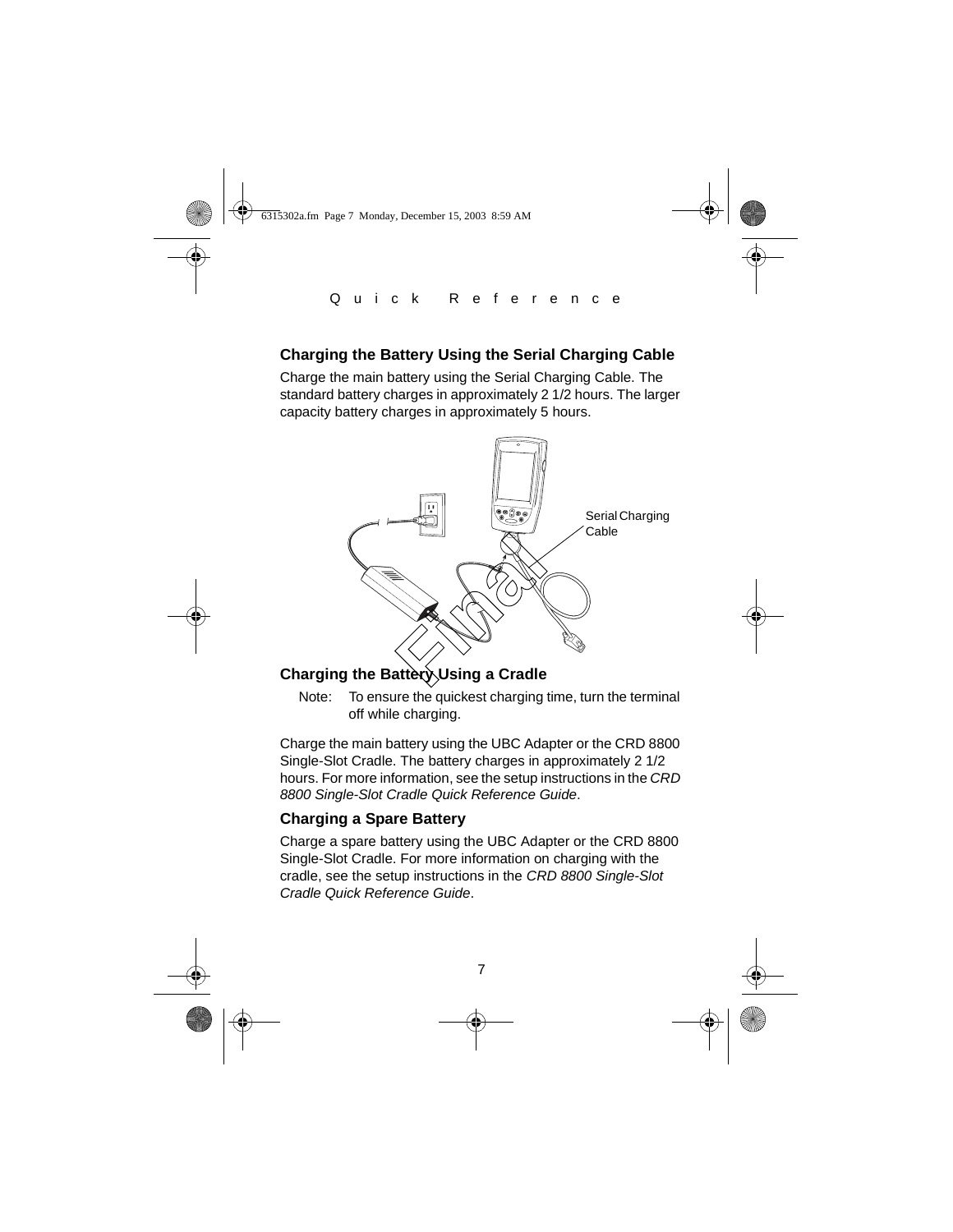# <span id="page-9-0"></span>**Starting the Terminal**

Press the  $\odot$  button to turn on the terminal. If the terminal does not power on, perform a hard reset. See [Performing a Hard Reset](#page-17-0)  [on page 16](#page-17-0).

As the terminal initializes its unique Flash File system, the Symbol splash screen displays for about a minute followed by the calibration screen. Note that these screens also appear every time you perform a hard reset.

# <span id="page-9-1"></span>**Calibrating the Screen**

To align your terminal so the cursor on the touch screen aligns with the tip of your stylus:

- 1. If necessary, adjust the backlight on the terminal so the screen is readable (see Adjusting the Backlight on page 9). Figure the backlight on the load<br>ble (see *Adjusting the Ba*<br>lus from the stylus silo.<br>f each target that appear<br>troof the stylus.
- 2. Remove the stylus from the stylus silo.
- 3. Tap the center of each target that appears on the Align screen with the tip of the stylus.



4. Follow the directions on the screen which explains how to use the stylus and pop-up menus, and allows you to set your time zone.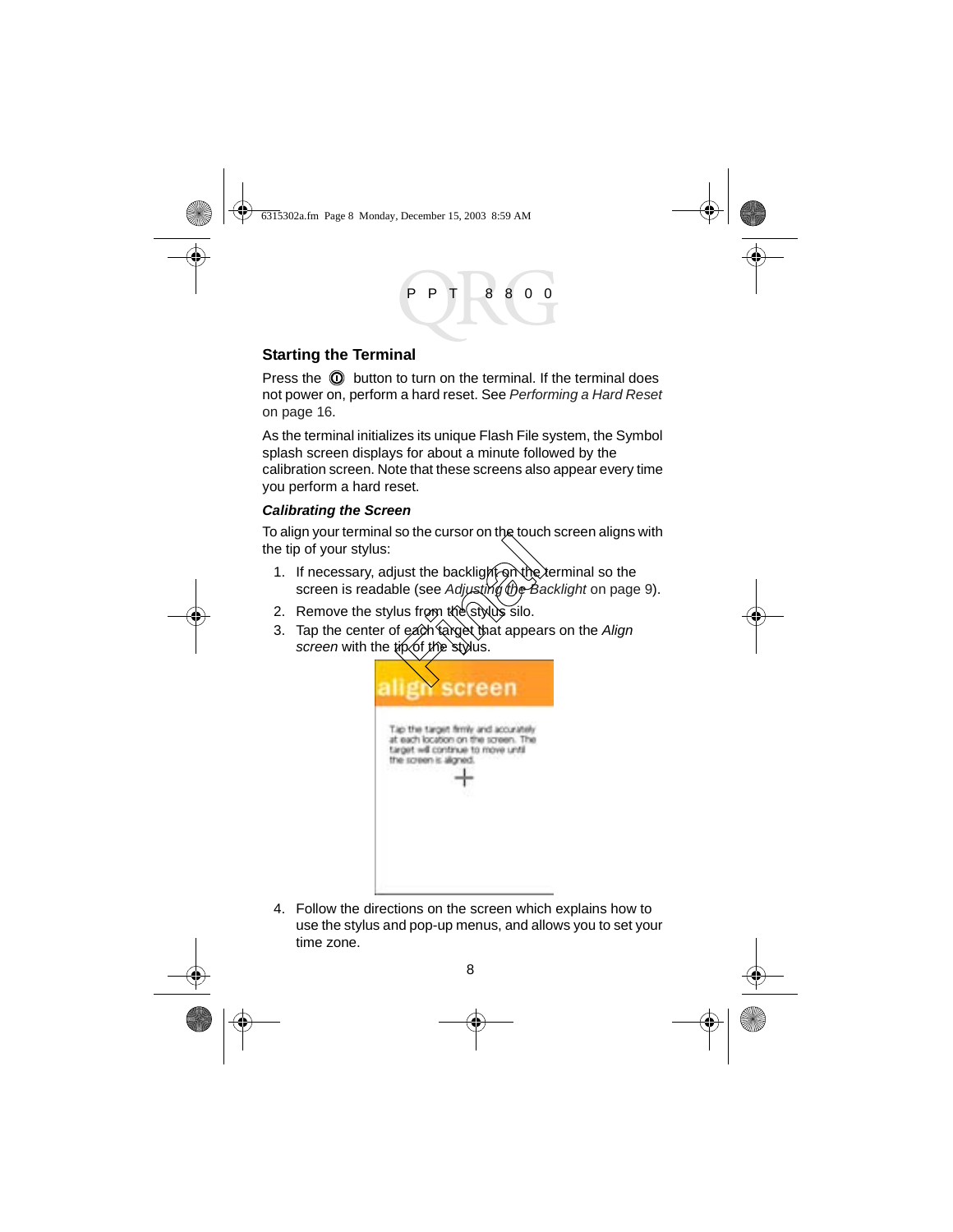Note: To re-calibrate the screen at anytime, press  $(FWC) +$  $\binom{m}{6}$  on a 15-key terminal or press  $\widehat{O}$  +  $\widehat{=}$  on a Standard 6-key terminal to launch the calibration screen application.

#### **Using the Power Button**

The  $\odot$  button turns the terminal on and off and controls the display and keypad backlight.

### **Adjusting the Backlight**

Note: Keys are user programmable.

| Standard 6-Key Configuration                             |                                                                                                                                                                                                         |  |
|----------------------------------------------------------|---------------------------------------------------------------------------------------------------------------------------------------------------------------------------------------------------------|--|
| Use the key combinations below to adjust the backlights. |                                                                                                                                                                                                         |  |
| Keys                                                     | <b>Description</b>                                                                                                                                                                                      |  |
| Press and hold $\mathbb O$                               | Tuns the display backlight and keypad backlight on and                                                                                                                                                  |  |
|                                                          | Whén both backlights are off, the backlights turn on in<br>the following order when the button is held:<br>First the display backlight turns on, continue to hold and<br>the keypad backlight turns on. |  |
|                                                          | When either backlight is on, the backlights turn off when<br>the button is pressed and held.                                                                                                            |  |
| Press (                                                  | Decrease backlight (decrease brightness).                                                                                                                                                               |  |
| Press                                                    | Increase backlight (increase brightness).                                                                                                                                                               |  |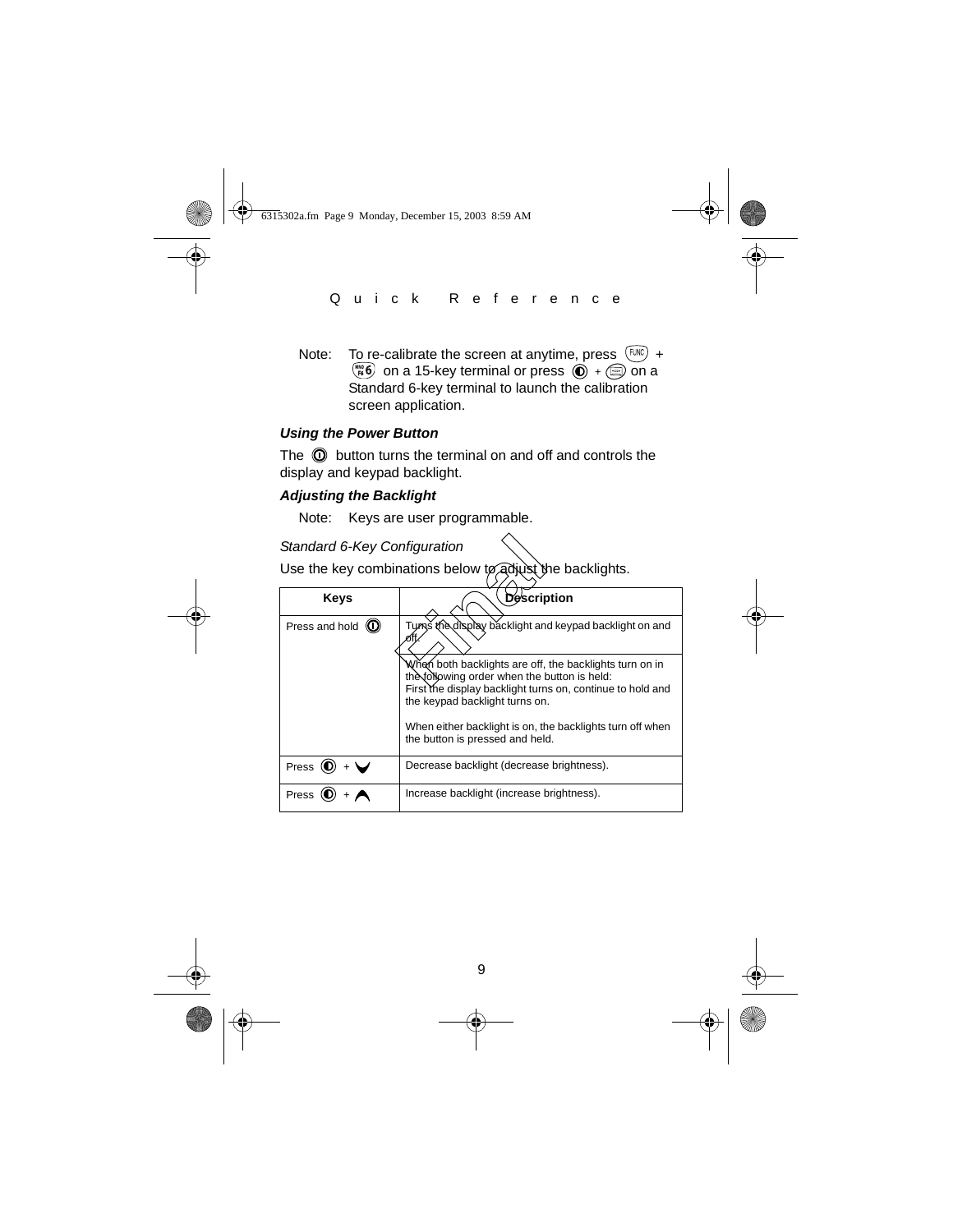#### 15-Key Configuration

Use the key combinations below to adjust the backlights.

| Keys                                       | <b>Description</b>                                                                                                                                                                                      |
|--------------------------------------------|---------------------------------------------------------------------------------------------------------------------------------------------------------------------------------------------------------|
| Press and hold $\circledR$                 | Turns the display backlight and keypad backlight on and<br>off.                                                                                                                                         |
|                                            | When both backlights are off, the backlights turn on in<br>the following order when the button is held:<br>First the display backlight turns on, continue to hold and<br>the keypad backlight turns on. |
|                                            | When either backlight is on, the backlights turn off when<br>the button is pressed and held.                                                                                                            |
| PQRS<br>\F7<br><b>FUNC</b><br>Press        | Decrease display backlight decrease brightness).                                                                                                                                                        |
| $\frac{100}{16}$ 8<br><b>FUNC</b><br>Press | Increase display backlight (increase brightness).                                                                                                                                                       |
| <b>Using the Keypad</b>                    |                                                                                                                                                                                                         |
|                                            | The terminal has two keypad configurations: A Standard 6-key and                                                                                                                                        |

#### **Using the Keypad**

a 15-key configuration.



**Standard 6-Key Configuration**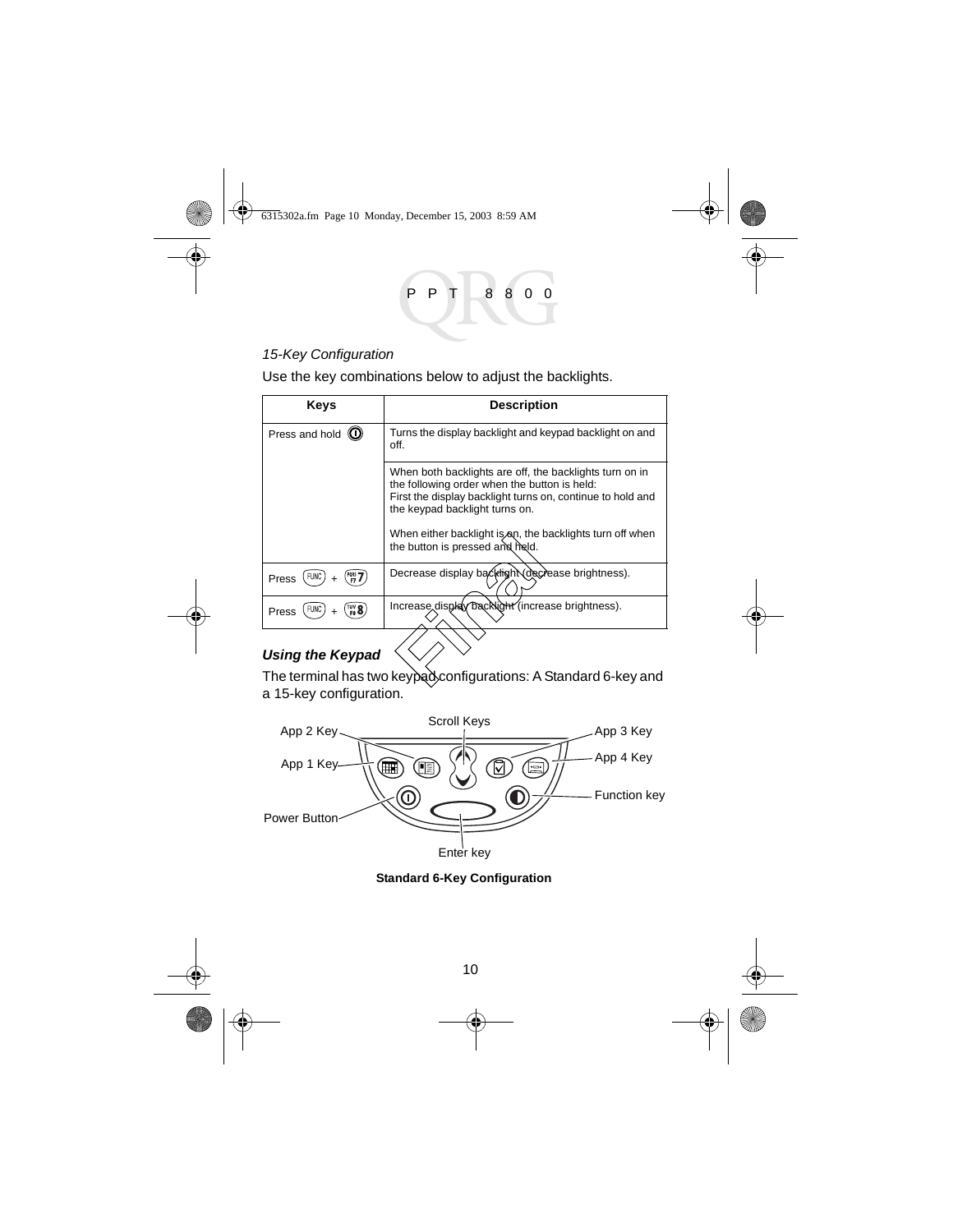

The stylus selects items and enters information. The stylus functions as a mouse

- buttons and select menu items.
- **Drag**: Hold the stylus on the screen and drag across the screen to select text and images. Drag in a list to select multiple items.
- **Tap and Hold**: Tap and hold the stylus on an item to see a list of actions available for that item. On the pop-up menu that appears, tap the action you want to perform.

#### **Today Screen**

When you turn on your terminal for the first time each day (or after 4 hours of inactivity), the Today screen appears. You can also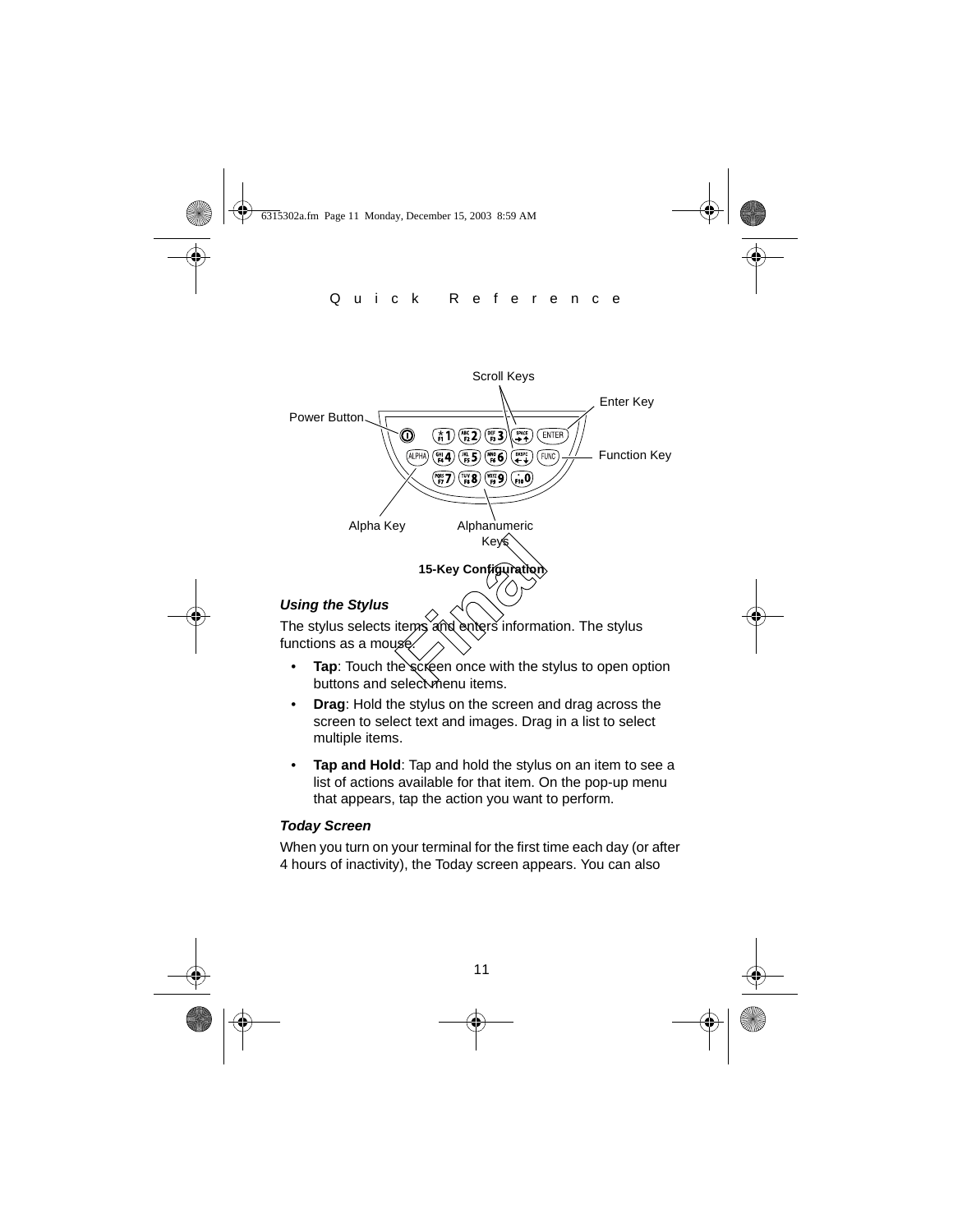display it by tapping Start - Today. On the Today screen, you can see important information for the day.



Note: Today screen may vary depending on your terminal configuration.

# **Navigation Bar and Command Bar**

The navigation bar at the top of the screen displays the active program and current time, and allows you to switch to programs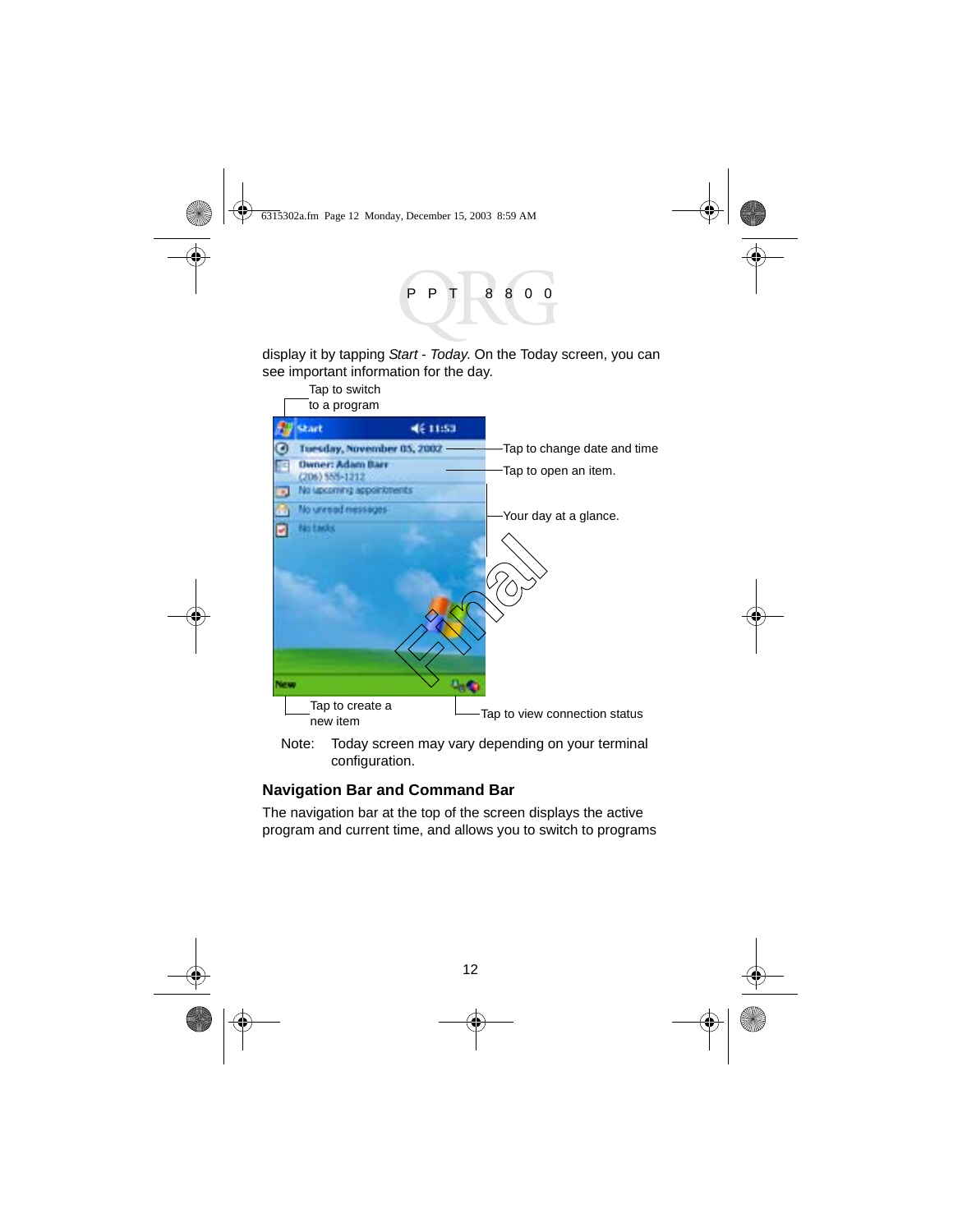and close screens. The command bar at the bottom of the screen contains menus and buttons to perform tasks in programs.



The Start Menu is customizable. Tap Start - Settings - Menus. Use the Start Menu tab to check what items should appear on the menu.

# **Input Methods**

Enter information in any program by typing with the keyboard, or use the input panel to type with the soft keyboard, write using Block Recognizer, Letter Recognizer or Transcriber. In any case, the characters appear as typed text on the screen.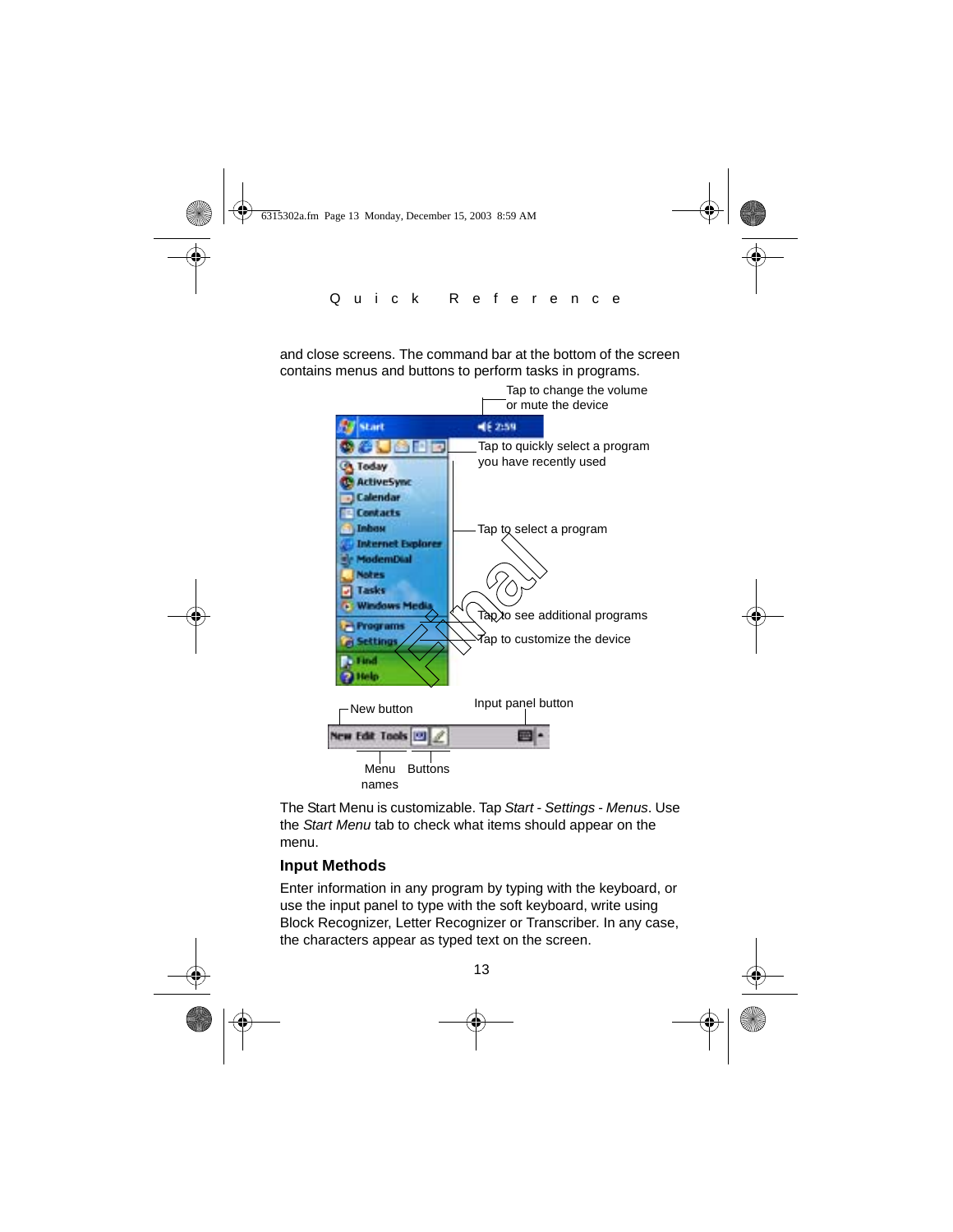To show or hide the input panel, tap the Input Panel button. Tap the arrow next to this button to view input methods.



When you use the input panel, your terminal anticipates the word you are typing or writing and displays it above the input panel. When you tap the displayed word, it is inserted into your text at the insertion point. The more you usé your terminal, the more words it learns to anticipate. Refer to the PPT 8800 with Windows Mobile 2003 Software for Pocket PCs Product Reference Guide for more information. but panel, your terminal as<br>
ing and displays it above<br>
blayed word, it is inserted<br>
ore you use your termina<br>
Refer to the PRT 6800 with<br>
cker PCs Product Reference

# **Initiating a Network Connection**

Before using the PPT8846, PPT 8860 or PPT 8866 terminal, set up the Spectrum24 network and/or Bluetooth connection. Refer to the PPT 8800 with Windows Mobile 2003 Software for Pocket PCs Product Reference Guide for setup instructions.

# <span id="page-15-0"></span>**Scanning**

The terminal has an integrated scanner which collects data by scanning bar codes. Refer to the PPT 8800 with Windows Mobile 2003 Software for Pocket PCs Product Reference Guide for information on configuring your terminal for scanning.

To scan bar codes:

- 1. Launch a scanning enabled application.
- 2. Aim the scanner at the bar code.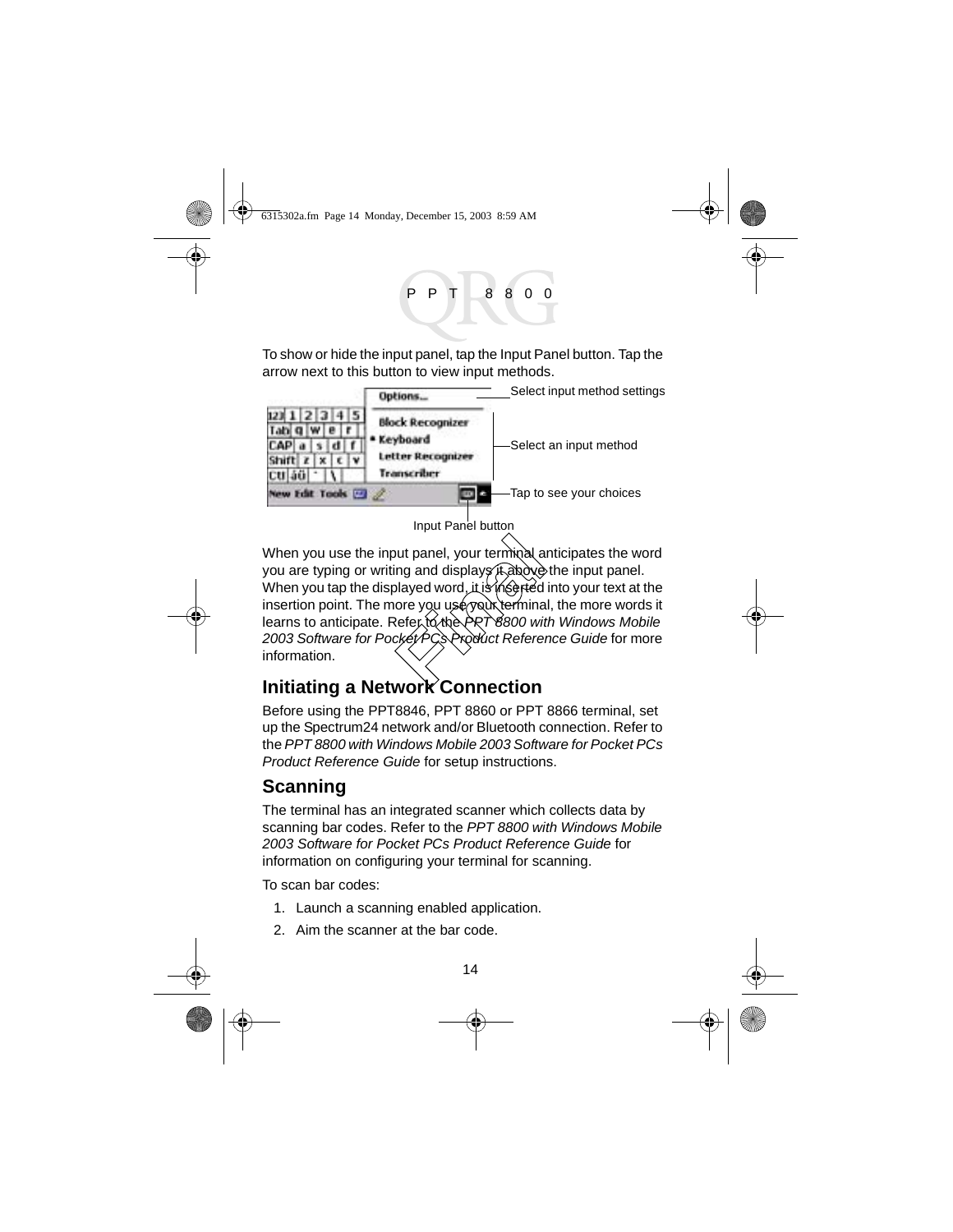3. Press either the right, or left scan trigger. Ensure the red scan beam covers the entire bar code. The green scan LED lights and a beep sounds to indicate a successful decode.



# <span id="page-16-1"></span>**Using a Headset**

Note: The audio connector does not support headsets with a microphone

You can use a headset to listen to audio playback. To use a headset, plug the headset jack into the audio connector on the top of the terminal.

Ensure that the terminal's volume is set appropriately before putting the headset on.

# <span id="page-16-0"></span>**Resetting the Terminal**

If the terminal stops responding to input, reset it.

# **Performing a Soft Reset**

A soft reset restarts the terminal and saves all stored records and entries.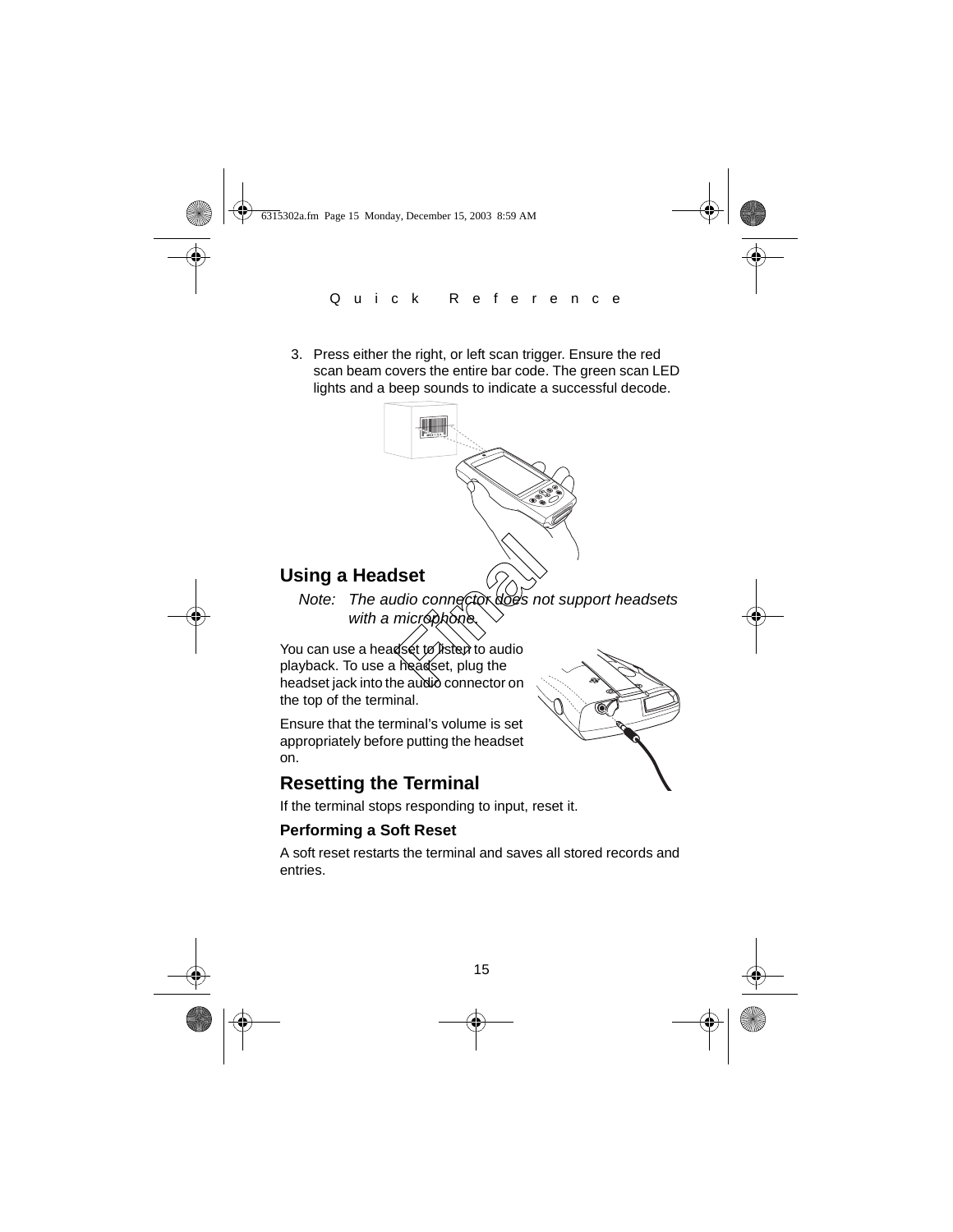| Caution: Files that remain open during a soft reset may not be |
|----------------------------------------------------------------|
| retained.                                                      |
| DO NOT perform a soft reset if the terminal is                 |
| suspended. Press the power button to wake the                  |
| terminal.                                                      |

To perform a soft reset on the Standard keypad, press the Enter and  $\circled{1}$  keys while holding down either the left or right scan trigger and then releasing the keys.

To perform a soft reset on the 15-key keypad, press  $(P^{NTER})$  and  $F_{\text{FMC}}$  keys while holding down either the left or right scan trigger and then releasing the keys.

# <span id="page-17-0"></span>**Performing a Hard Reset**

A hard reset also restarts the terminal, but erases all stored records and entries. Therefore, never perform a hard reset unless a soft reset does not solve the problem. Improvision interting the keys.<br> **Finally Set of the Set of the Accord Set of the Accord Set of the Accord Set of the Accord Set of the Accord Set of the Accident Set of the Accident Set of the Accident Set of the next Act** 

Note: You can restore any data previously synchronized with a computer during the next ActiveSync operation. Refer to the PPT 8800 with Windows Mobile 2003 Software for Pocket PCs Product Reference Guide.

To perform a hard reset:

1. Remove the battery cover.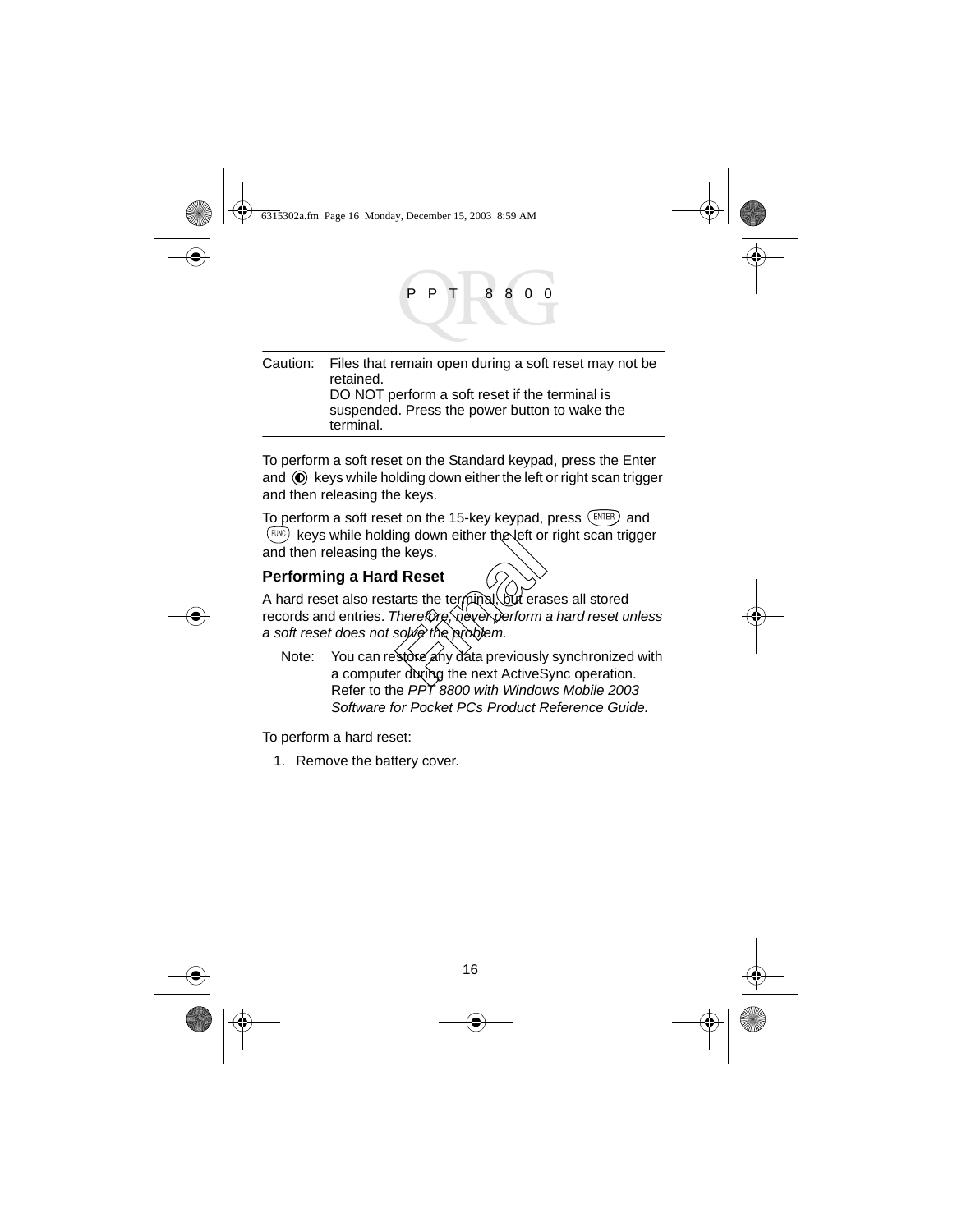2. While holding down the Function key, use the stylus to gently press the reset button.



- 6. As the terminal intitalizes its unique Flash File system, the Symbol splash screen displays for about a minute.
- 7. See [Starting the Terminal](#page-9-0) on page 8 to perform an initial setup of the terminal.

Caution: With a hard reset, formats, preferences, and other settings are restored to their factory default settings.

# <span id="page-18-0"></span>**Host Communications**

The terminal can communicate with a host computer either directly through its communications port using the cradle, or wirelessly via the Spectrum24® wireless LAN or Bluetooth Wireless PAN. For more information on setting up and performing wireless communications with your terminal, refer to the PPT 8800 with Windows Mobile 2003 Software for Pocket PCs Product Reference Guide.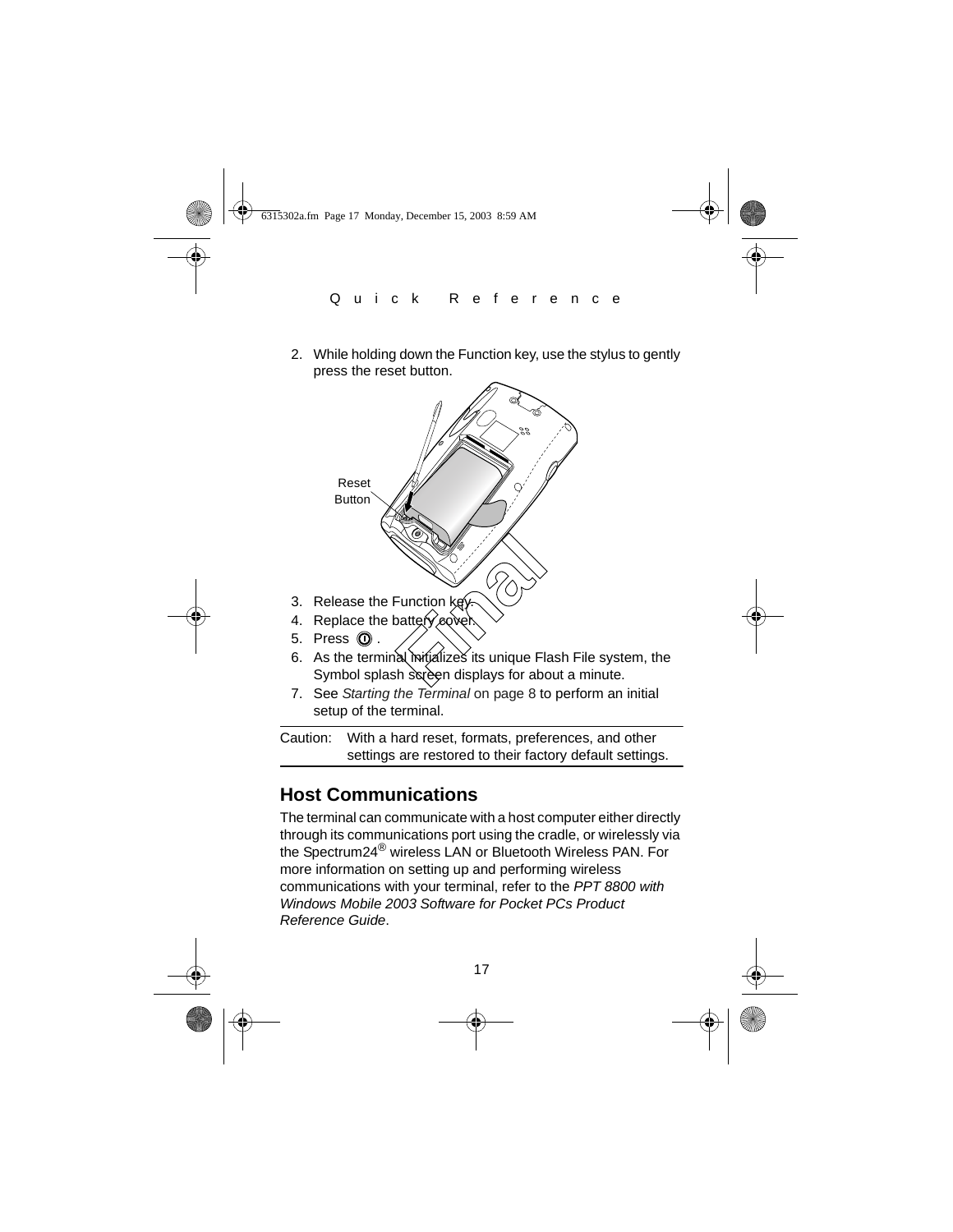Note: ActiveSync software may be needed to use the Device with a desktop computer; and the Enterprise Customer may obtain ActiveSync from the following web site http://www.microsoft.com/windowsmobile/resources/ downloads/pocketpc/default.mspx or from such other web sites as may be designated from time to time.

# **Using the Serial Charging Cable**

To connect the serial charging cable for host communication:

- 1. Insert the cable into the bottom of the terminal.
- 2. Connect the other end of the cable into the serial port of the host computer.
- 3. Begin host communications as specified by your application.

# **Using the Cradle**

The terminal can communicate with a host computer using the single-slot serial cradle, four-slot serial cradle and four-slot ethernet cradle. For more information, see the connection instructions in the cradle's Quick Reference Guide. Final of the cable into the<br>
munications as specified<br>
municate with a host computed<br> **Finally interpreted in the internation**, see the<br>
dle's Quick Reference Gi

# **Communicating with Printers**

To print to a standard printer:

- 1. Attach the Universal Cable Cup to the bottom of the terminal.
- 2. Attach the appropriate printer cable to the serial port in the bottom of the Universal Cable Cup.
- 3. Attach the other end of the cable to the data communications connector on the printer.
- 4. Run the application's print function.

To print from an IrDA-compliant printer:

1. Point the IrDA port on the back of the terminal at the IrDA port on the printer, at a maximum distance of 11.8 inches (0.3 meter).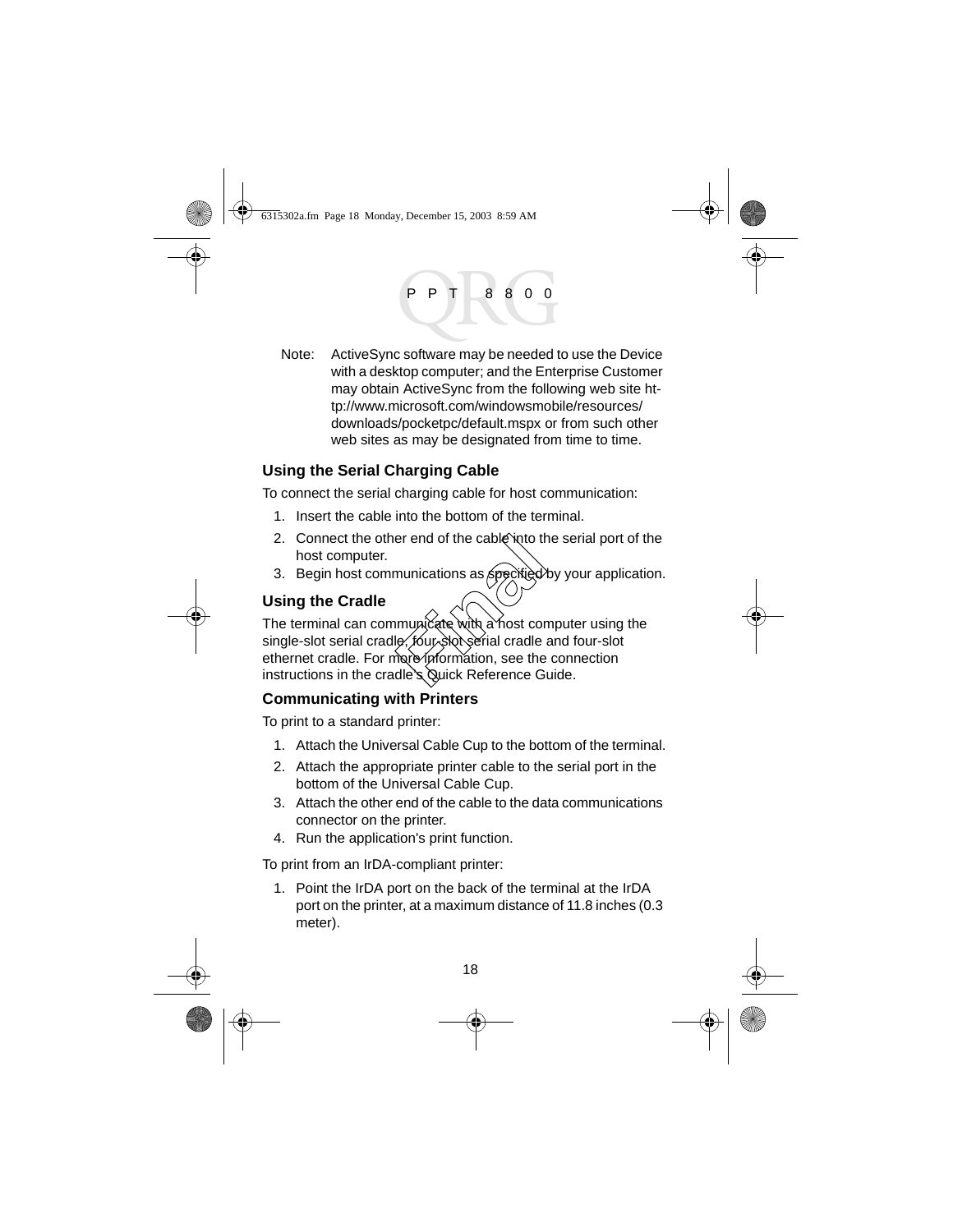- 2. Run the application's print function.
	- Note: The terminal must have software configured to communicate with the printer you are using.

# <span id="page-20-0"></span>**Maintenance**

- Do not scratch the screen. Use the supplied stylus or plastic tipped pens intended for use with a touch-sensitive screen. Never use a pen or pencil or other sharp object on the screen.
- Do not drop the terminal or subject it to strong impact.
- Do not use the terminal where there is a lot of dust and dirt.
- Do not leave the terminal in direct sunlight, in very high humidity, and near heat source.
- Do not use the terminal where there is water.
- If the surface of the screen becomes soiled, clean it with a soft cloth moistened with a diluted window-cleaning solution. Framinal where there is<br>the terminal in direct sum<br>ear heat source.<br>The terminal where there is<br>of the screen becomes<br>steried with a diluted wind<br>it in think in battery accordingle in the terminal into a fire beca
- Discard used lithium-ion battery according to regulations. Never put the terminal into a fire because it may explode.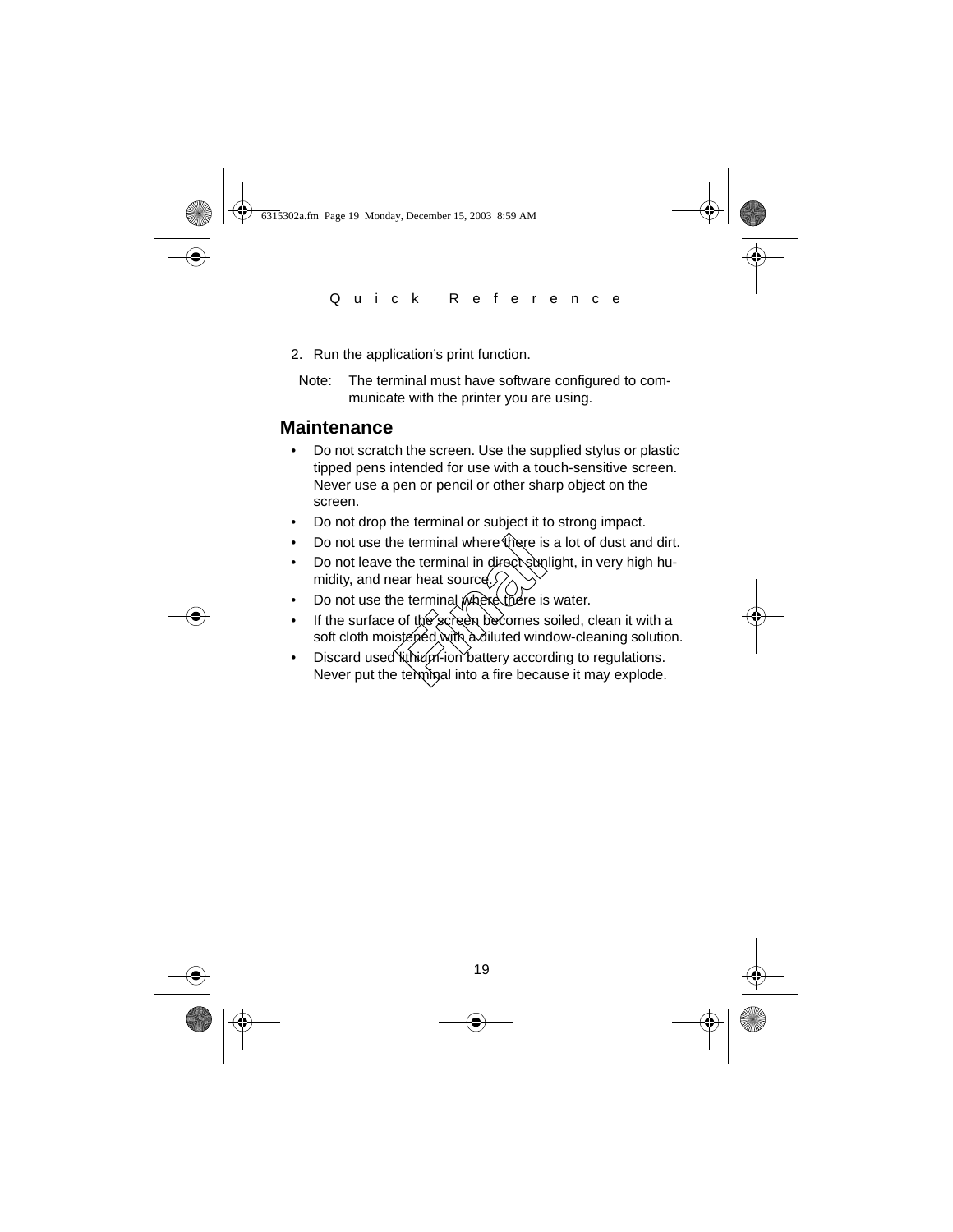# <span id="page-21-0"></span>**Troubleshooting**

| Problem                                                                           | Cause                                                                                                      | <b>Solution</b>                                                                                                                                                                                                                                                                      |
|-----------------------------------------------------------------------------------|------------------------------------------------------------------------------------------------------------|--------------------------------------------------------------------------------------------------------------------------------------------------------------------------------------------------------------------------------------------------------------------------------------|
| Terminal does not<br>turn on.                                                     | Battery not charged.                                                                                       | Charge or replace the battery in the ter-<br>minal.                                                                                                                                                                                                                                  |
|                                                                                   | Battery not installed<br>properly.                                                                         | Ensure battery is installed properly.<br>See Installing the Battery on page 5.                                                                                                                                                                                                       |
|                                                                                   | System crash.                                                                                              | Perform a hard reset. See Performing a<br>Hard Reset on page 16.                                                                                                                                                                                                                     |
| Terminal doesn't<br>recognize my<br>handwriting.                                  | Character strokes<br>written incorrectly<br>with the stylus.                                               | For your terminal to recognize hand-<br>writing input with the stylus, characters<br>must be written a certain way. Refer to<br>the PPT 8800 with Windows Mobile<br>2003 Software for Pocket PCs Product<br>Reference Guide for information about<br>how to write character strokes. |
|                                                                                   | Character strokes<br>written on the wrono<br>part of the LCD<br>screen.                                    | Make the character strokes in the lower<br>character entry area on the screen -<br>not on the display part of the screen.                                                                                                                                                            |
|                                                                                   | Lower-case and up-<br>per-case letters, and<br>numbers written on<br>the wrong parts of the<br>LCD screen. | Ensure you are writing letters and num-<br>bers in the correct part of the LCD<br>screen.                                                                                                                                                                                            |
| Rechargeable lithi-<br>um-ion battery did<br>not charge.                          | Battery failed.                                                                                            | Replace battery. If your terminal still<br>does not operate, try a soft reset, then<br>a hard reset; see Resetting the Termi-<br>nal on page 15.                                                                                                                                     |
|                                                                                   | Terminal removed<br>from cradle while bat-<br>tery was charging.                                           | Insert terminal in cradle and begin<br>charging. The lithium-ion battery re-<br>quires up to 2 1/2 hours to recharge ful-<br>ly. The larger capacity battery requires<br>5 hours to recharge fully.                                                                                  |
| Cannot see charac-<br>ters on display.                                            | Terminal not powered<br>on.                                                                                | Press the Power key.                                                                                                                                                                                                                                                                 |
| Communication<br>with host fails while<br>using the USB ca-<br>ble and Cable Cup. | Electrostatic dis-<br>charge (ESD) may<br>have caused USB<br>connection to be in-<br>operable.             | Disconnect the USB cable from the Ca-<br>ble Cup and then reconnect.                                                                                                                                                                                                                 |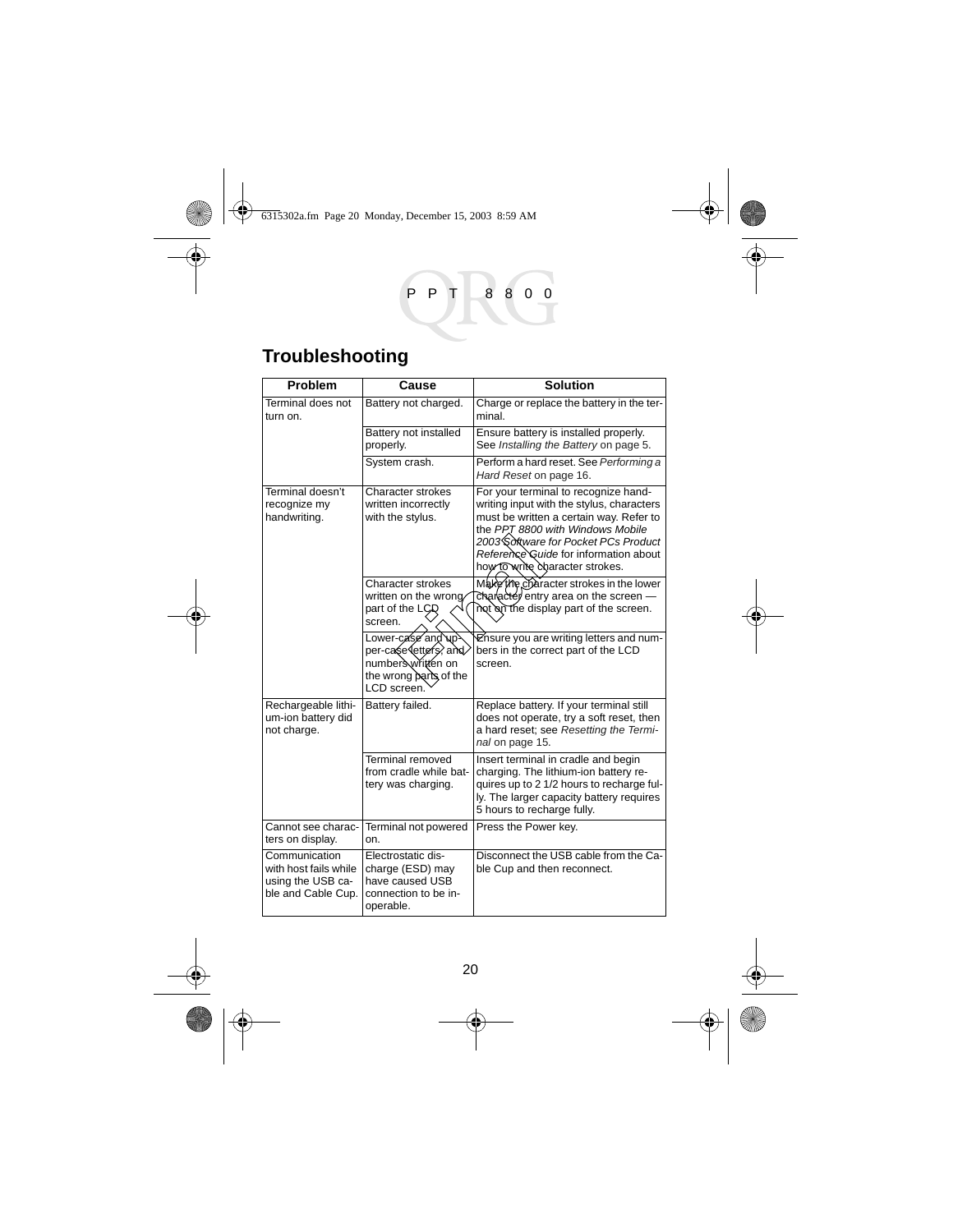| Problem                                                        | Cause                                                                       | <b>Solution</b>                                                                                                                                                                                                                                                                                                                |
|----------------------------------------------------------------|-----------------------------------------------------------------------------|--------------------------------------------------------------------------------------------------------------------------------------------------------------------------------------------------------------------------------------------------------------------------------------------------------------------------------|
| Fail to communi-<br>cate with IrDA print-<br>er.               | Distance from printer<br>is more than 0.3<br>meter (11.8 inches).           | Bring the terminal closer to the printer<br>and attempt communications again.                                                                                                                                                                                                                                                  |
|                                                                | Obstruction interfered<br>with communication.                               | Check the path to ensure no objects<br>were in the way.                                                                                                                                                                                                                                                                        |
|                                                                | IrDA window is dirty<br>or obstructed.                                      | Gently clean the IrDA window using a<br>tissue or other non-abrasive material.<br>Do not spray any cleaner directly on the<br>IrDA window.                                                                                                                                                                                     |
|                                                                | Application is not en-<br>abled to run IrDA<br>printing.                    | Printer support must be included with<br>the application to run IrDA printing on<br>the terminal. See your System Admin-<br>istrator.                                                                                                                                                                                          |
| During data com-<br>munication, no data<br>was transmitted, or | Terminal removed<br>from cradle during<br>communications.                   | Replace the terminal in the cradle and<br>fe-transmit,                                                                                                                                                                                                                                                                         |
| transmitted data<br>was incomplete.                            | Incorrect cable con-<br>figuration $\sim$                                   | See your System Administrator.                                                                                                                                                                                                                                                                                                 |
|                                                                | Communication soft<br>ware was incorrectly<br>installed or config-<br>ured. | Perform setup as described in the PPT<br>8800 with Windows Mobile 2003 Soft-<br>ware for Pocket PCs Product Refer-<br>ence Guide.                                                                                                                                                                                              |
| No sound is audi-<br>ble.                                      | Volume setting is low<br>or turned off.                                     | Check the System Volume slider in the<br>Sounds & Notifications properties dia-<br>log box (under Start - Settings) to en-<br>sure the volume is set to an adequate<br>level.                                                                                                                                                  |
| off.                                                           | Terminal turns itself Terminal is inactive.                                 | Your terminal turns off after a period of<br>inactivity. This period can be set from<br>one to five minutes, in one-minute inter-<br>vals. Check the Power dialog box (un-<br>der Start - Settings - System tab), and<br>change the setting if you need a longer<br>delay before the automatic shutoff fea-<br>ture activates. |
| Terminal does not<br>respond to a hard                         | Battery cover is at-<br>tached.                                             | You must remove the battery cover be-<br>fore performing a hard reset.                                                                                                                                                                                                                                                         |
| reset.                                                         | Battery is not<br>charged.                                                  | Charge the terminal. See Charging the<br>Battery on page 6.                                                                                                                                                                                                                                                                    |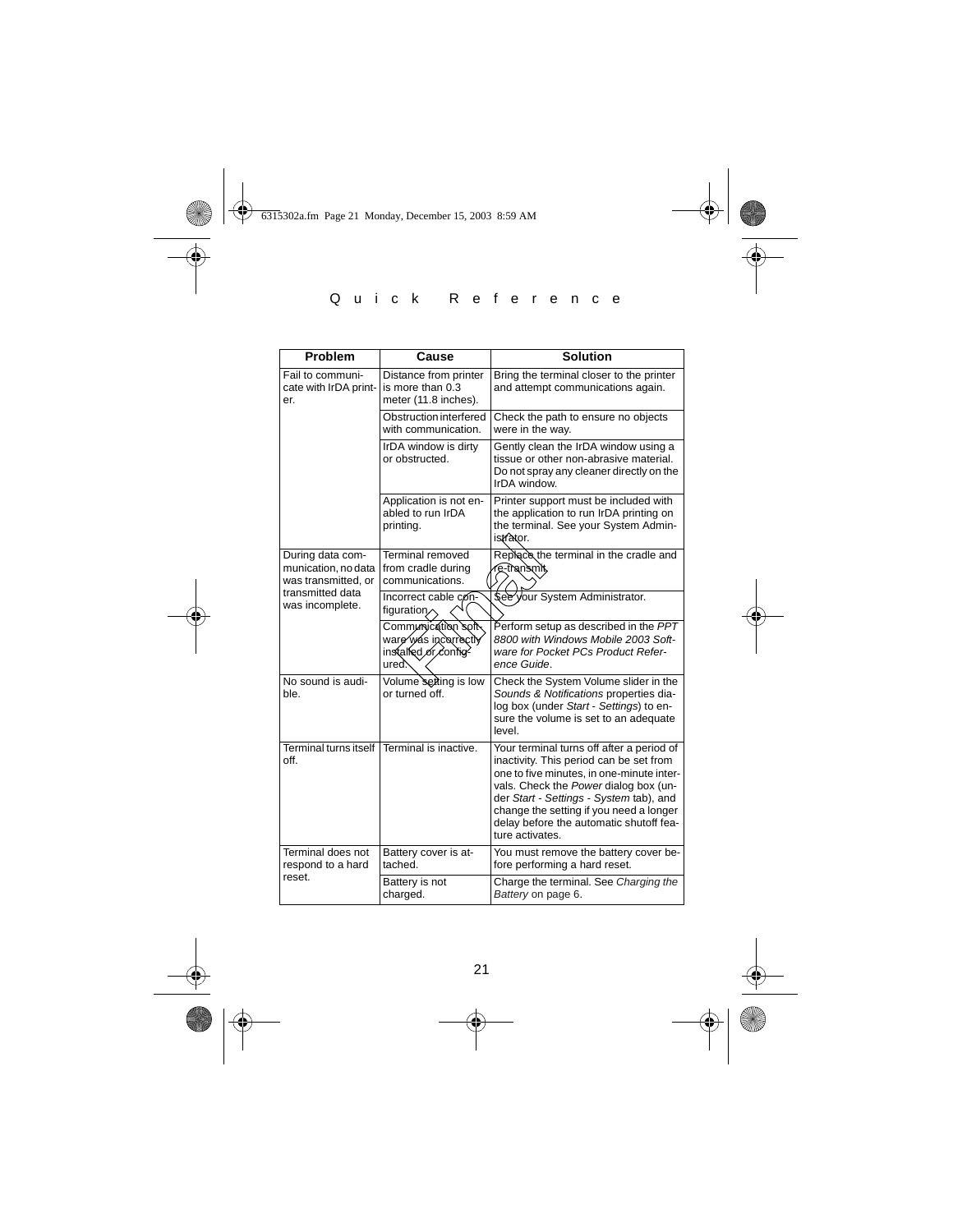| Problem                                                                                      | Cause                                                     | <b>Solution</b>                                                                                                                                                                                                                      |
|----------------------------------------------------------------------------------------------|-----------------------------------------------------------|--------------------------------------------------------------------------------------------------------------------------------------------------------------------------------------------------------------------------------------|
| Tapping the screen<br>buttons or icons<br>does not activate<br>the corresponding<br>feature. | LCD screen not cali-<br>brated correctly.                 | Calibrate the screen. See Calibrating<br>the Screen on page 8.                                                                                                                                                                       |
| A message ap-<br>pears stating that<br>your terminal's<br>memory is full.                    | Too many files stored<br>on the terminal.                 | Delete unused memos and records.<br>You can save these records on your<br>computer.                                                                                                                                                  |
|                                                                                              | Memory allocation<br>unl nnt                              | Adjust the memory allocation. Select<br>Start - Settings, and select the System<br>tab. Tap Memory icon and adjust the<br>slider.                                                                                                    |
|                                                                                              | Too many applica-<br>tions installed on the<br>terminal   | If you have installed additional applica-<br>tions on your terminal, remove them to<br>recover memory. Select Start - Set-<br>tings, and select the System tab. Tap<br>Remove Programs, select the unused<br>program and tap Remove. |
| When receiving<br>beamed data an<br>out of memory<br>message appears.                        | Not enough rea<br>memory available tor<br>receiving data. | Your terminal requires at least twice the<br>ámount of memory available as the<br>data you are receiving. For example, if<br>you are receiving a 30K application,<br>vou must have at least 60K free.                                |
| Beamed data does<br>not transmit.                                                            | Terminals too close<br>together.                          | Confirm that the terminals are 12"<br>apart, and there is a clear path between<br>the two devices.                                                                                                                                   |
|                                                                                              | Insufficient room light-<br>ing.                          | Adjust the room lighting or move to a<br>different location.                                                                                                                                                                         |
|                                                                                              | IrDA window is dirty<br>or obstructed.                    | Gently clean the IrDA window using a<br>tissue or other non-abrasive material.<br>Do not spray any cleaner directly on the<br>IrDA window.                                                                                           |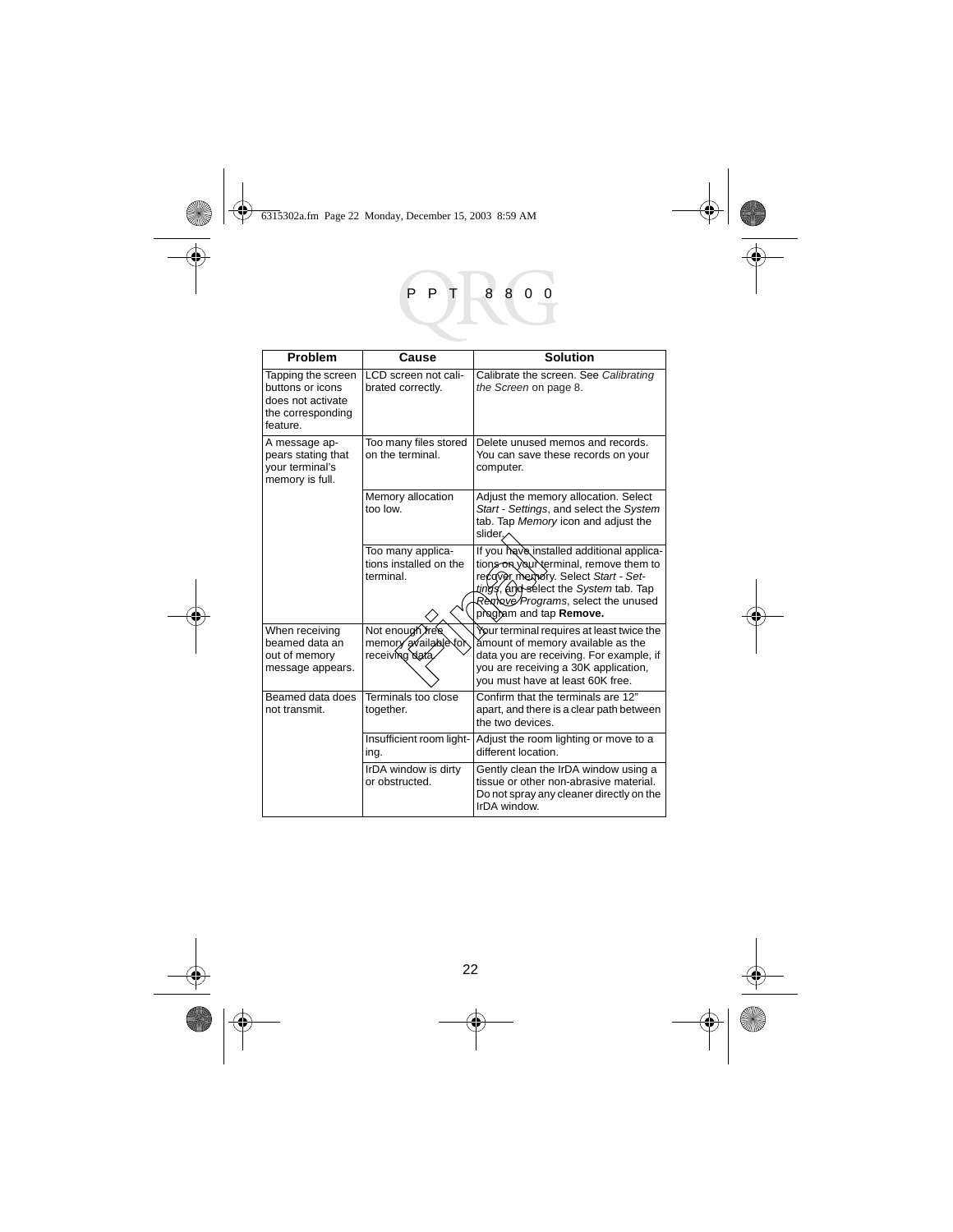| <b>Problem</b>                                                                     | Cause                                                         | <b>Solution</b>                                                                                                                                                                                                                                                                                                         |
|------------------------------------------------------------------------------------|---------------------------------------------------------------|-------------------------------------------------------------------------------------------------------------------------------------------------------------------------------------------------------------------------------------------------------------------------------------------------------------------------|
| Your terminal does<br>not accept scan in-<br>put.                                  | Scanning application<br>is not loaded.                        | Verify that the unit is loaded with a<br>scanning application. See your System<br>Administrator.                                                                                                                                                                                                                        |
|                                                                                    | Unreadable bar code.                                          | Ensure the symbol is not defaced.                                                                                                                                                                                                                                                                                       |
|                                                                                    | Distance between<br>exit window and bar<br>code is incorrect. | Ensure you are within proper scanning<br>range.                                                                                                                                                                                                                                                                         |
|                                                                                    | Terminal is not pro-<br>grammed for the bar<br>code.          | Ensure the terminal is programmed to<br>accept the type of bar code you are<br>scanning.                                                                                                                                                                                                                                |
|                                                                                    | Terminal is not pro-<br>grammed to generate<br>a beep.        | If you are expecting a beep on a good<br>decode and don't hear one, check that<br>the application is set to generate a<br>beepongood decode.                                                                                                                                                                            |
|                                                                                    | Battery is low.                                               | If the scanner stops emitting a laser<br>beam when you press the trigger,<br>check your battery level.<br>Note: If the scanner is still not reading<br>symbols, contact your distributor or<br>Symbol Technologies.                                                                                                     |
|                                                                                    | Scan window is dirty<br>or obstructed.                        | Gently clean the scan window using a<br>tissue or other non-abrasive material.<br>Do not spray any cleaner directly on the<br>scanner window.                                                                                                                                                                           |
| Main Battery Very<br>Low message ap-<br>pears.                                     | The capacity of the<br>lithium-ion battery is<br>low.         | Replace battery with fully charged bat-<br>tery or re-charge the battery.                                                                                                                                                                                                                                               |
| <b>Backup Battery</b><br>Low or Backup Bat-<br>tery Very Low mes-<br>sage appears. | The capacity of the<br>built-in backup bat-<br>tery is low.   | Re-charge the main battery using the<br>cradle or serial charging cable. DO<br>NOT remove the battery from the termi-<br>nal. Note: When the terminal is turned<br>on for the first time, the backup battery<br>message appears. Ignore this mes-<br>sage because the backup battery has<br>not yet been fully charged. |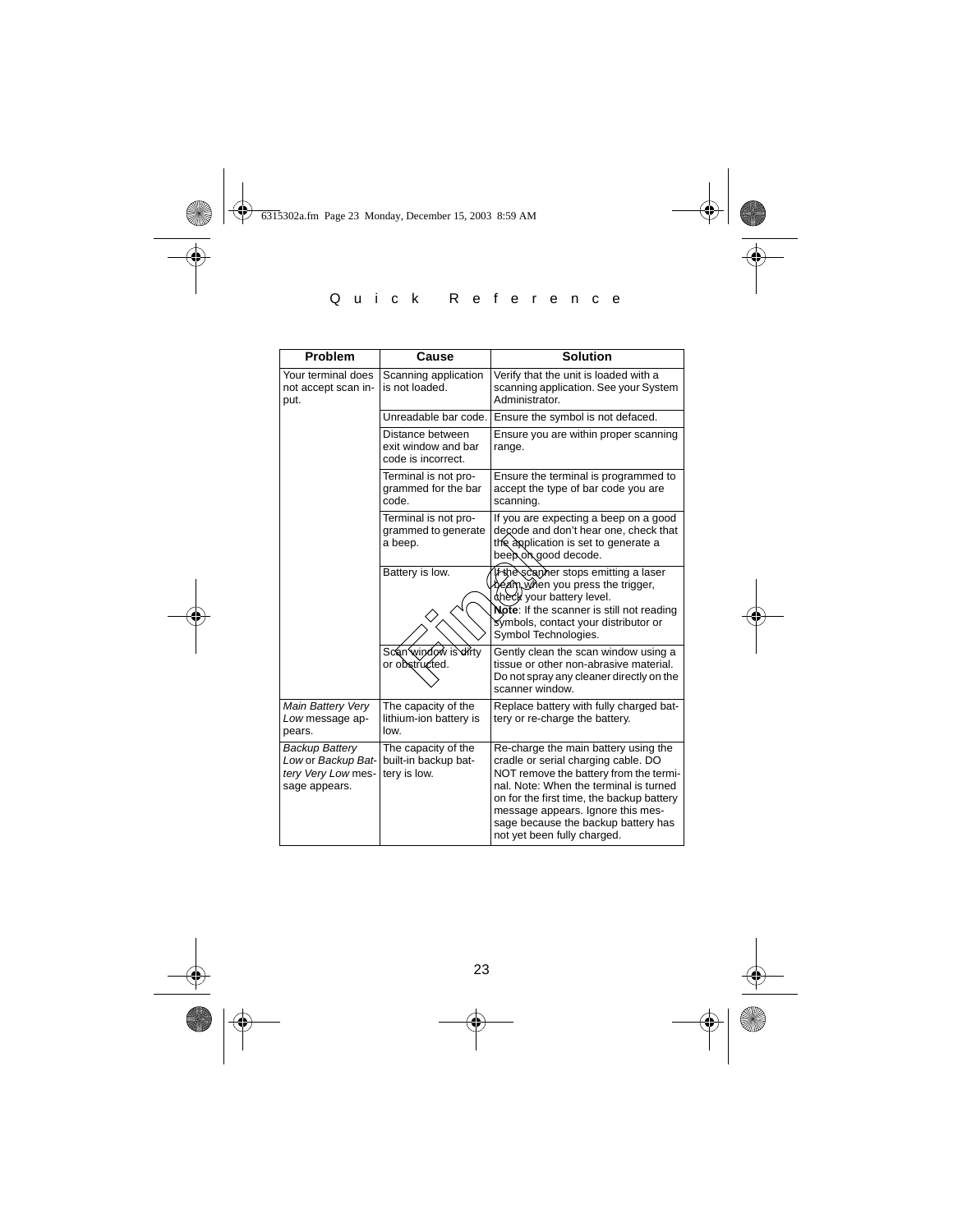#### **END-USER LICENSE AGREEMENT**

- You have acquired a device ("DEVICE") that includes software licensed by Symbol from Microsoft Licensing Inc. or its affiliates ("MS"). Those installed software products of MS origin, as well as associated media, printed materials, and "online" or electronic documentation ("SOFTWARE") are protected by international intellectual property laws and treaties. The SOFTWARE is licensed, not sold. All rights reserved. SOFTWARE includes software already installed on the DEVICE ("DEVICE Software") and MS software contained on the CD-ROM disk ("Companion CD").
- IF YOU DO NOT AGREE TO THIS END USER LICENSE AGREEMENT ("EULA"), DO NOT USE THE DEVICE OR COPY THE SOFTWARE. INSTEAD, PROMPTLY CONTACT SYMBOL FOR INSTRUCTIONS ON RETURN OF THE UNUSED DEVICE(S) FOR A REFUND. ANY USE OF THE SOFTWARE, INCLUDING BUT NOT LIMITED TO USE ON THE DEVICE, WILL CONSTITUTE YOUR AGREEMENT TO THIS EULA (OR RATIFICATION OF ANY PREVIOUS CONSENT).

**GRANT OF SOFTWARE LICENSE.** This EULA grants you the following license:

- **DEVICE Software.** You may use the DEVICE Software as installed on the DEVICE.
- **COMPANION CD.** A Companion CD is included with your DEVICE, and you may install and use the Microsoft® ActiveSync® 3.7 component on one (1) or more computers to exchange information with one (1) or സ്oke computing devices that<br>contain a compatible version of the Microsoft® Pocker PC Software 2002 operating<br>system. For other software component(ട്)-റ്റേി്ങ്ലിലേ∕on the install and use such components only in accordance with the terms of the printed or online end user license agreement(s) provided with such component(s). In the absence of an end user license agreement for particular component(s) of the Companion CD, you may install and use only one (1) copy of such component(s) on the DEVICE or a single computer with which you use the DEVICE. may use the DEVICE Software as<br>mpanion CD is included with your Last mpanion CD is included with your Last form and the component<br>information with one (1) or model of the protocyte component is<br>in of the Microsoft® Focks P
- Microsoft<sup>®</sup> Outlook<sup>®</sup> 2002. If Microsoft Outlook 2002 is included with your DEVICE, the following terms apply to your use of Microsoft Outlook 2002: (i) regardless of the information contained in the "Software Installation and Use" section of the online EULA you may install one (1) copy of Microsoft Outlook 2002 on one (1) computer to use, exchange data, share data, access and interact with the DEVICE, and (ii) the EULA for Microsoft Outlook 2002 is between Symbol and the end user - not between the PC manufacturer and end user.
- **Security Updates/Digital Rights Management.** Content providers are using the digital rights management technology contained in this SOFTWARE ("DRM") to protect the integrity of their content ("Secure Content") so that their intellectual property, including copyright, in such content is not misappropriated. Portions of this SOFTWARE and third party applications such as media players use DRM to play Secure Content ("DRM Software"). If the DRM SOFTWARE's security has been compromised, owners of Secure Content ("Secure Content Owners") may request that MS revoke the DRM SOFTWARE's right to copy, display and/or play Secure Content. Revocation does not alter the DRM SOFTWARE's ability to play unprotected content. A list of revoked DRM SOFTWARE is sent to your computer whenever you download a license for Secure Content from the Internet. You therefore agree that MS may, in conjunction with such license, also download revocation lists onto your computer on behalf of Secure Content Owners. MS will not retrieve any personally identifiable information, or any other information, from your computer by downloading such revocation lists. Secure Content Owners may also require you to upgrade some of the DRM components in this SOFTWARE ("DRM Upgrades") before accessing their content. When you attempt to play such content, MS DRM SOFTWARE will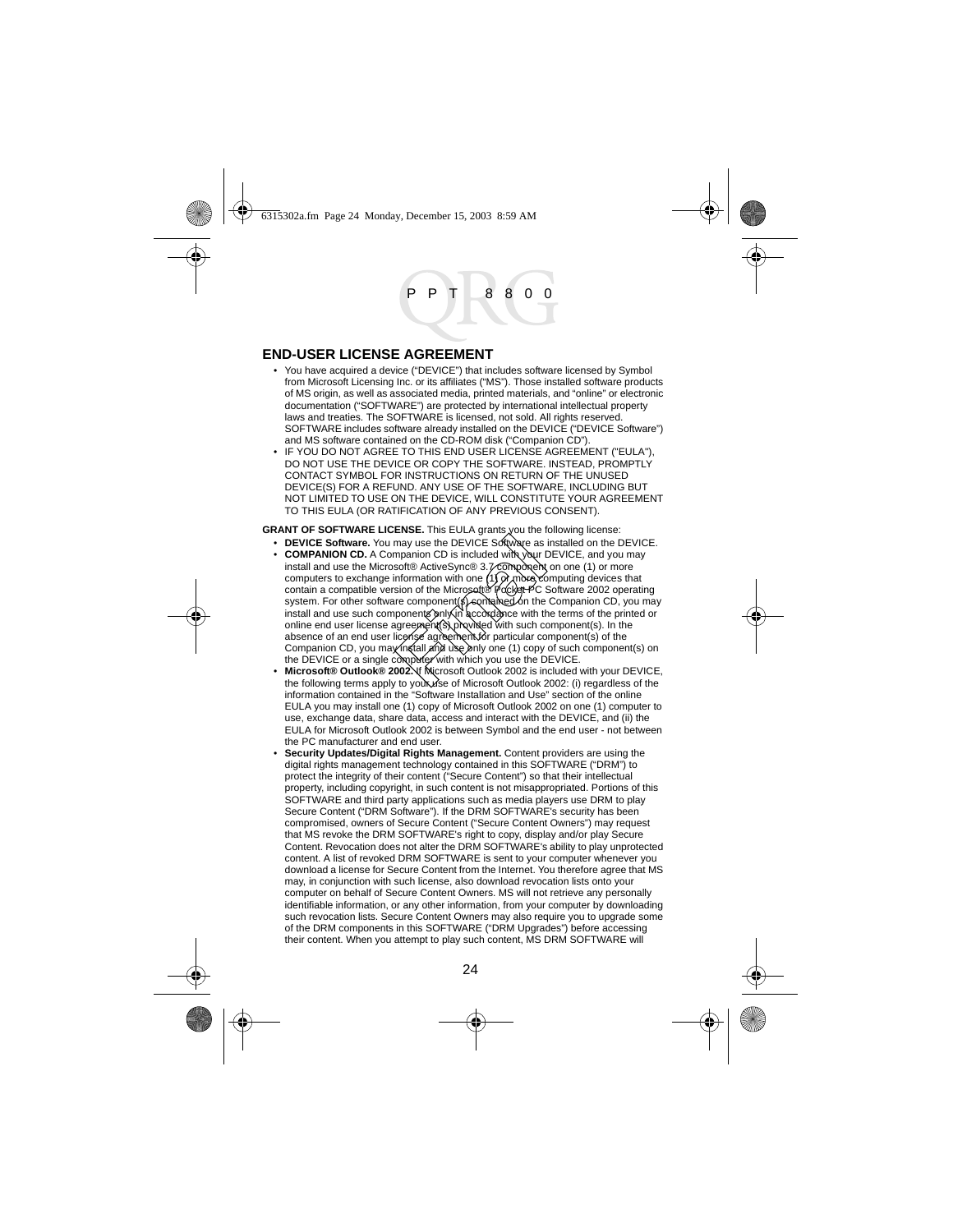notify you that a DRM Upgrade is required and then ask for your consent before the DRM Upgrade is downloaded. Third party DRM Software may do the same. If you decline the upgrade, you will not be able to access content that requires the DRM Upgrade; however, you will still be able to access unprotected content and Secure Content that does not require the upgrade.

#### **DESCRIPTION OF OTHER RIGHTS AND LIMITATIONS.**

- **Speech/Handwriting Recognition.** If the SOFTWARE includes speech and/or handwriting recognition component(s), you should understand that speech and handwriting recognition are inherently statistical processes and that errors can occur in the component's recognition of your handwriting, and the final conversion into text. Neither Symbol nor its suppliers shall be liable for any damages arising out of errors in the speech and handwriting recognition process.
- **Limitations on Reverse Engineering, Decompilation and Disassembly.** You may not reverse engineer, decompile, or disassemble the SOFTWARE, except and only to the extent that such activity is expressly permitted by applicable law notwithstanding this limitation.
- **Single DEVICE.** The DEVICE Software is licensed with the DEVICE as a single integrated product. The DEVICE Software installed in read only memory ("ROM") of the DEVICE may only be used as part of  $#$  $\rightarrow$  $\rightarrow$  $\rightarrow$
- Single EULA. The package for the DEVICE may contain multiple versions of this<br>EULA, such as multiple translations and or multiple media versions (e.g., in the user documentation and in the software). Even if you receive multiple versions of the **EDEVICE Software is licensed with the DEVICE Software is licensed with the DEVICE Software installed in rights and the DEVICE Analy contained in the DEVICE Analy contained the present of the property from the softwarpy (F**
- EULA, you are licensed to use only one (1) copy of the DEVICE Software. **NO RENTAL.** Except if specifically authorized by Symbol for leased hardware, you may not rent, lease, or lend the SOFTWARE.

#### APPROVED ADDITIONAL **TEXT IF THE DEVICE IS LEASED**

LEASED HARDWARE. In the event that you receive the DEVICE under the terms of a lease from Symbol or Symbol's third-party representative, the following additional terms shall apply: (i) you may not transfer the SOFTWARE to another user as part of the transfer of the DEVICE, whether or not a permanent transfer of the SOFTWARE with the DEVICE is otherwise allowed in this EULA; (ii) your rights with respect to any SOFTWARE upgrades shall be as determined by the lease you signed for the DEVICE; and (iii) you may not use the SOFTWARE after your lease terminates, unless you purchase the DEVICE from Symbol.]

- **Software Transfer.** You may permanently transfer all of your rights under this EULA only as part of a sale or transfer of the DEVICE, provided you retain no copies, you transfer all of the SOFTWARE (including all component parts, the media and printed materials, any upgrades, this EULA and, if applicable, the Certificate(s) of Authenticity), and the recipient agrees to the terms of this EULA. If the SOFTWARE is an upgrade, any transfer must include all prior versions of the SOFTWARE.
- **Termination.** Without prejudice to any other rights, Symbol or MS may terminate this EULA if you fail to comply with the terms and conditions of this EULA. In such event, you must destroy all copies of the SOFTWARE and all of its component parts.

#### **UPGRADES AND RECOVERY MEDIA.**

• **DEVICE Software.** If the DEVICE Software is provided by Symbol separate from the DEVICE on media such as a ROM chip, CD ROM disk(s) or via web download or other means, and is labeled "For Upgrade Purposes Only" you may install one (1)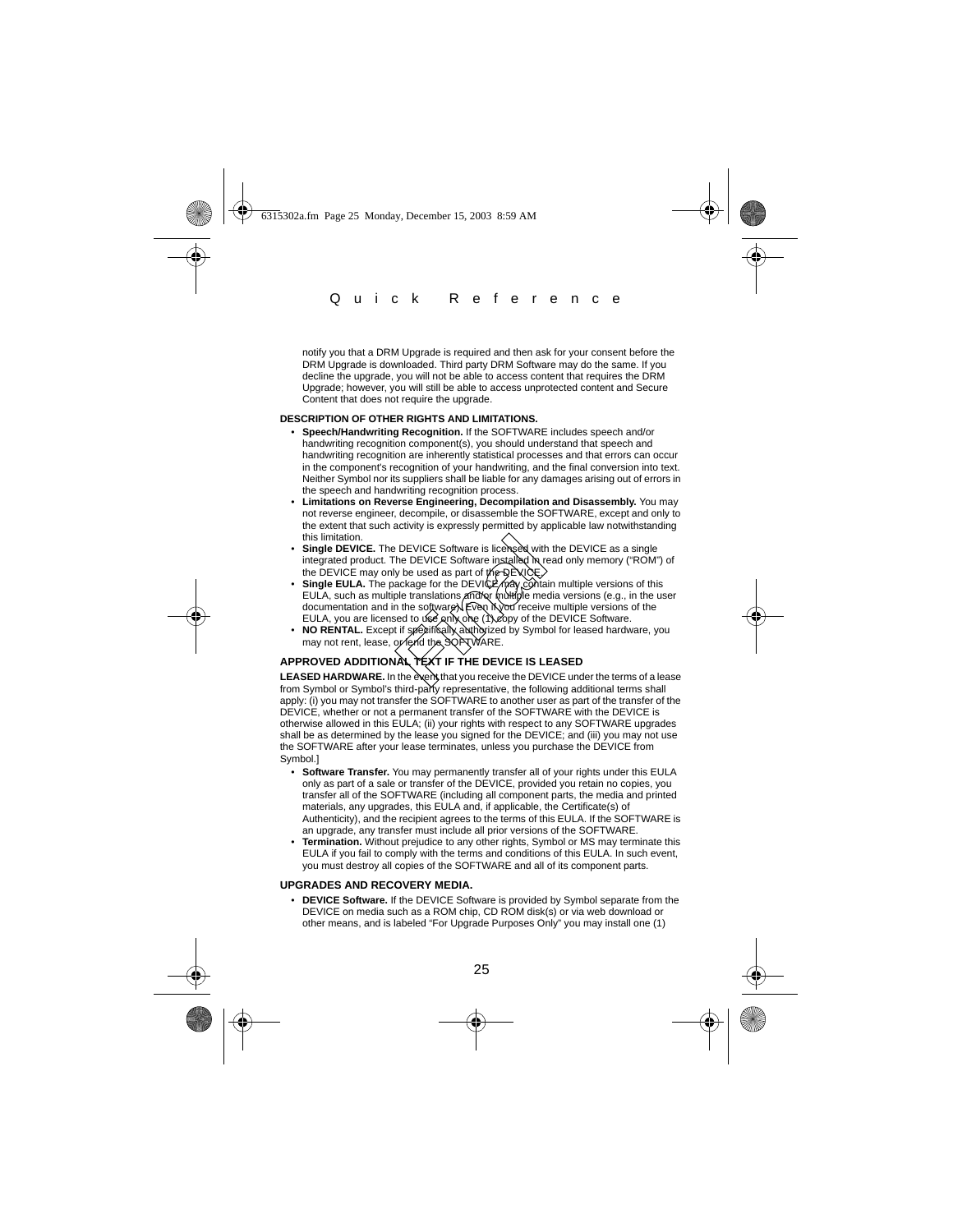copy of such DEVICE Software onto the DEVICE as a replacement copy for the existing DEVICE Software, and use it in accordance with this EULA.

• **COMPANION CD.** If any software component(s) is provided by Symbol separate from the DEVICE on CD ROM disk(s) or via web download or other means, and labeled "For Upgrade Purposes Only", you may (i) install and use one (1) copy of such component(s) on the computer(s) you use to exchange data with the DEVICE as a replacement copy for the existing Companion CD component(s).

**COPYRIGHT**. All title and intellectual property rights in and to the SOFTWARE (including but not limited to any images, photographs, animations, video, audio, music, text and "applets," incorporated into the SOFTWARE), the accompanying printed materials, and any copies of the SOFTWARE, are owned by MS or its suppliers (including Microsoft Corporation). You may not copy the printed materials accompanying the SOFTWARE. All title and intellectual property rights in and to the content which may be accessed through use of the SOFTWARE is the property of the respective content owner and may be protected by applicable copyright or other intellectual property laws and treaties. This EULA grants you no rights to use such content. All rights not specifically granted under this EULA are reserved by MS and its suppliers (including Microsoft Corporation).

**EXPORT RESTRICTIONS.** You acknowledge that SOFTWARE is subject to U.S. export jurisdiction. You agree to comply with all applicable international and national laws that apply to the SOFTWARE, including the U.S. Export Adm**inistration**) Regulations, as well as end-<br>user, end-use and destination restrictions issµed by U.S. and other governments. For additional information, see http://www.microsoft.com/exporting/.

**PRODUCT SUPPORT.** Product support for the SOFTWARE is not provided by MS, its parent corporation, Microsoft Corporation, or their affiliates or subsidiaries. For product support, please refer to Symbol support number provided in the documentation for the DEVICE. Should you have any questions concerning this EULA, or if you desire to contact Symbol for any other reason, please refer to the address provided in the documentation for the DEVICE. ch content. All rights not specifically<br>popliers (including Microsoft Sorporus)<br>ou acknowledge that SOFTWARE<br>by with all applicable international at<br>the U.S. Export Administration Reserved that<br>internations issues by U.S.

NO LIABILITY FOR CERTAIN DAMAGES. EXCEPT AS PROHIBITED BY LAW, MS SHALL HAVE NO LIABILITY FOR ANY INDIRECT, SPECIAL, CONSEQUENTIAL OR INCIDENTAL DAMAGES ARISING FROM OR IN CONNECTION WITH THE USE OR PERFORMANCE OF THE SOFTWARE. THIS LIMITATION SHALL APPLY EVEN IF ANY REMEDY FAILS OF ITS ESSENTIAL PURPOSE.

FOR APPLICABLE LIMITED WARRANTIES AND SPECIAL PROVISIONS PERTAINING TO YOUR PARTICULAR JURISDICTION, PLEASE REFER TO YOUR WARRANTY BOOKLET INCLUDED WITH THIS PACKAGE OR PROVIDED WITH THE SOFTWARE PRINTED MATERIALS.

# **Ergonomic Recommendations**

Caution: Even the best-designed products can be a potential source of injury/illness if used incorrectly. In order to avoid or minimize risk of ergonomic injury, follow the general recommendations below. Consult with your local Health & Safety Manager to ensure that you are meeting your company's safety programs to prevent employee injury.

- Reduce or eliminate repetitive motion
- Maintain a natural position and avoid awkward positions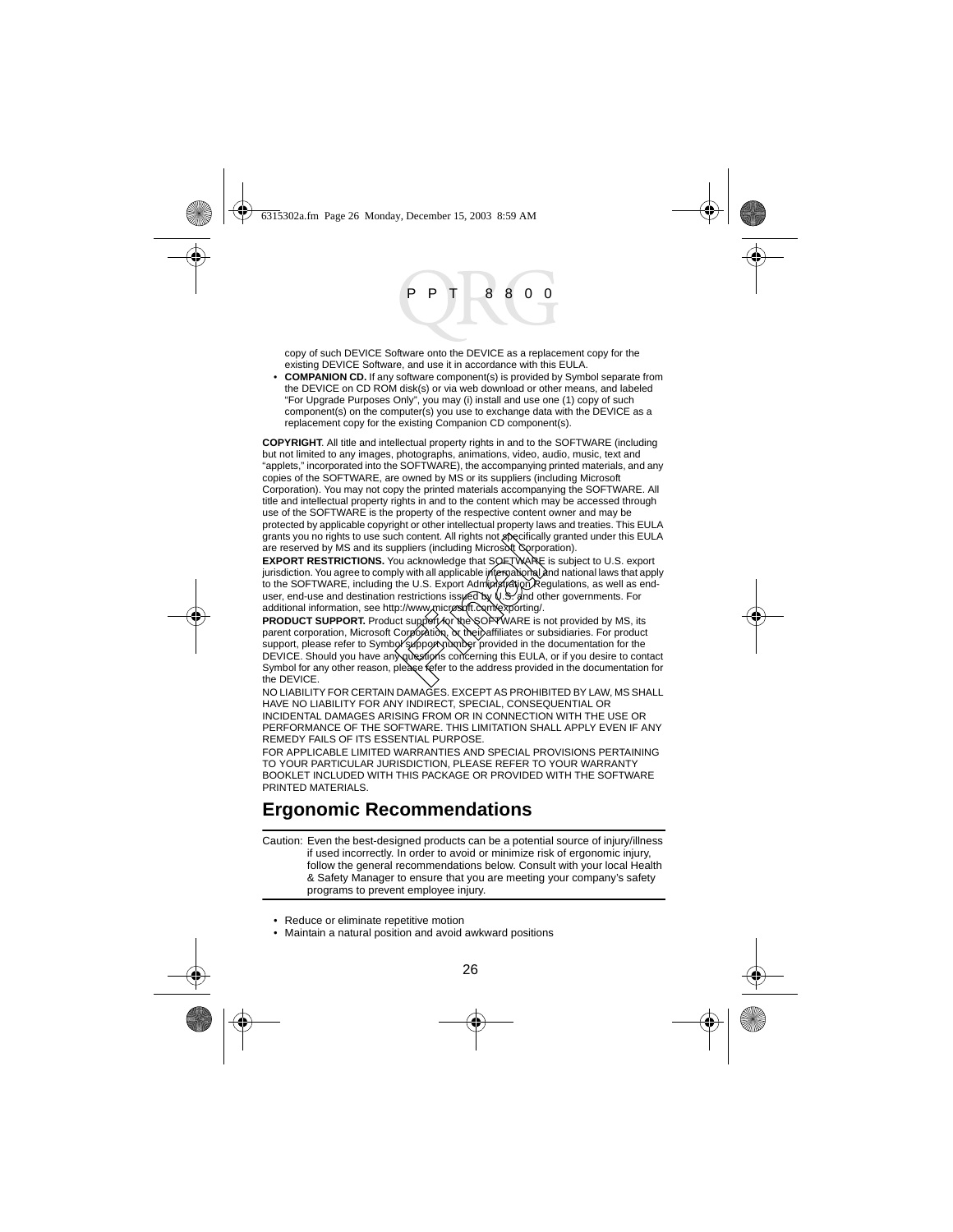- Reduce or eliminate excessive force
- Keep objects that are used frequently within easy reach
- Perform tasks at correct heights
- Reduce or eliminate vibration
- Reduce or eliminate direct pressure
- Provide adjustable workstations
- Provide adequate clearance
- Provide a suitable working environment
- Improve work procedures
- Take periodic rest breaks.

# **Bluetooth Information**

For PPT8860: This product contains Bluetooth complementary subsystems B00838 and B01108. For PPT8866: This product contains Bluetooth complementary subsystems B00813 and B001285.

# <span id="page-28-0"></span>**Regulatory Information**

All Symbol devices are designed to be compliant with rules and regulations in locations they are sold and will be labeled as required.

Any changes or modifications to Symbol Technologies equipment, not expressly approved by Symbol Technologies, could void the user's authority to operate the equipment. **Formation**<br>
designed to be complient with turn<br>
and will be labeled as *felalined*.<br>
and will be labeled as *felalined*.<br>
chnologies, could void the user's<br>
an approved radio module. This

# **Radio Modules**

The PPT 8846 contains an approved radio module. This module is identified below. Symbol Compact Flash RLAN (11 Mbps DSSS) radio card, Type: LA-4137.

The PPT 8860 contains an approved radio module. This module is identified below. Socket Compact Flash Bluetooth radio card, Model # 8510-00159G.

The PPT 8866 contains an approved radio modules. This modules are identified below.

Symbol Compact Flash RLAN (11 Mbps DSSS) radio card, Type: LA-4137 Symbol Bluetooth module, Type: 21-64381.

# **Applying the Regulatory Country Stamp**

A regulatory label is applied to signify the device is approved for use in the following countries: United States, Canada, Australia, Japan & Europe.

Note: Europe includes, Austria, Belgium, Croatia, Denmark, Estonia, Finland, France, Germany, Greece, Iceland, Ireland, Italy, Liechtenstein, Luxembourg, Netherlands, Norway, Portugal, Spain, Sweden, Switzerland, United Kingdom.

In addition to the list above other countries may require a regulatory stamp to be affixed to the product. Please refer to www.symbol.com for the list of countries where mandatory stamps are required. For countries that require regulatory label, a sheet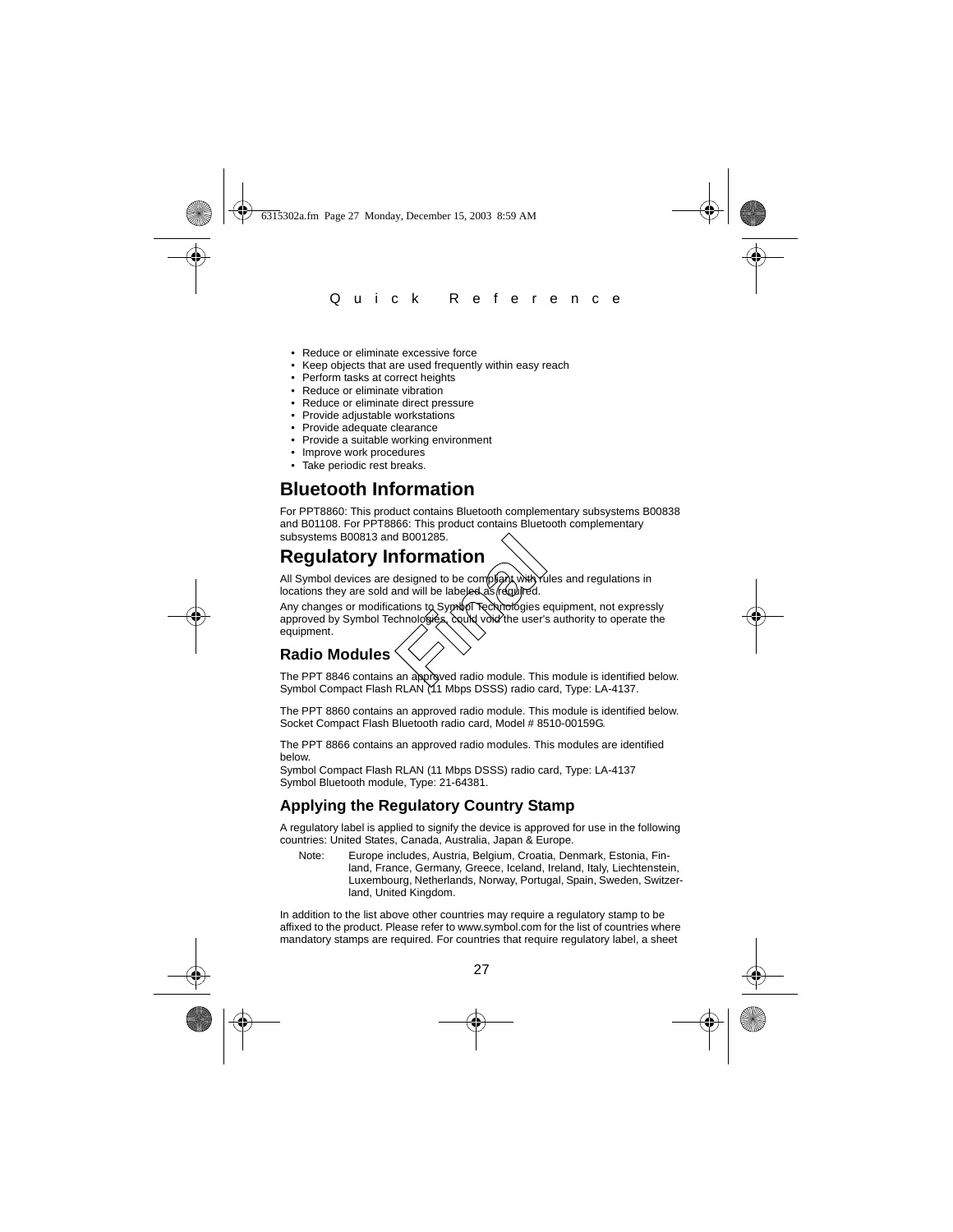of stamps may be enclosed within the package. If the appropriate stamp is not provided, please contact your supplier. To apply the country stamp:

1. Peel the stamp appropriate to the country where this device is to be used.

2. Apply the country stamp in the space provided in the battery well.

Operation of the device without a regulatory label or the correct country Stamp is illegal.

#### **Laser Devices**

Symbol devices using lasers comply with US 21CFR1040.10, and IEC825-1:1993, EN60825-1:1994+A11:1996. The laser classification is marked on one of the labels on the device.

Class 1 Laser devices are not considered to be hazardous when used for their intended purpose. The following statement is required to comply with US and international regulations:

Caution: Use of controls, adjustments or performance of procedures other than those specified herein may result in hazardous laser light exposure.

Class 2 laser scanners use a low power, visible light diode.>As with any very bright<br>light source, such as the sun, the user should avoid staring directly into the light beam. Momentary exposure to a Class 2 laser is not known to be harmful. Final Scrib and Scrib and Scrib and Scrib and Scrib and Scrib and Scrib and Scrib and Scrib and Scrib and Scrib and Scrib and Scrib and Scrib and Scrib and Scrib and Scrib and Scrib and Scrib and Scrib and Scrib and Scrib

# **Scanning Label**

AVOID EXPOSURE - LASER LIGHT IS EMITTED FROM THIS APERTURE<br>EVITER TOUTE EXPOSITION - LUMIERE LASER EMIS PAR CETTE OUV LUMIERE LASER EMIS PAR CETTE OUVERTURE

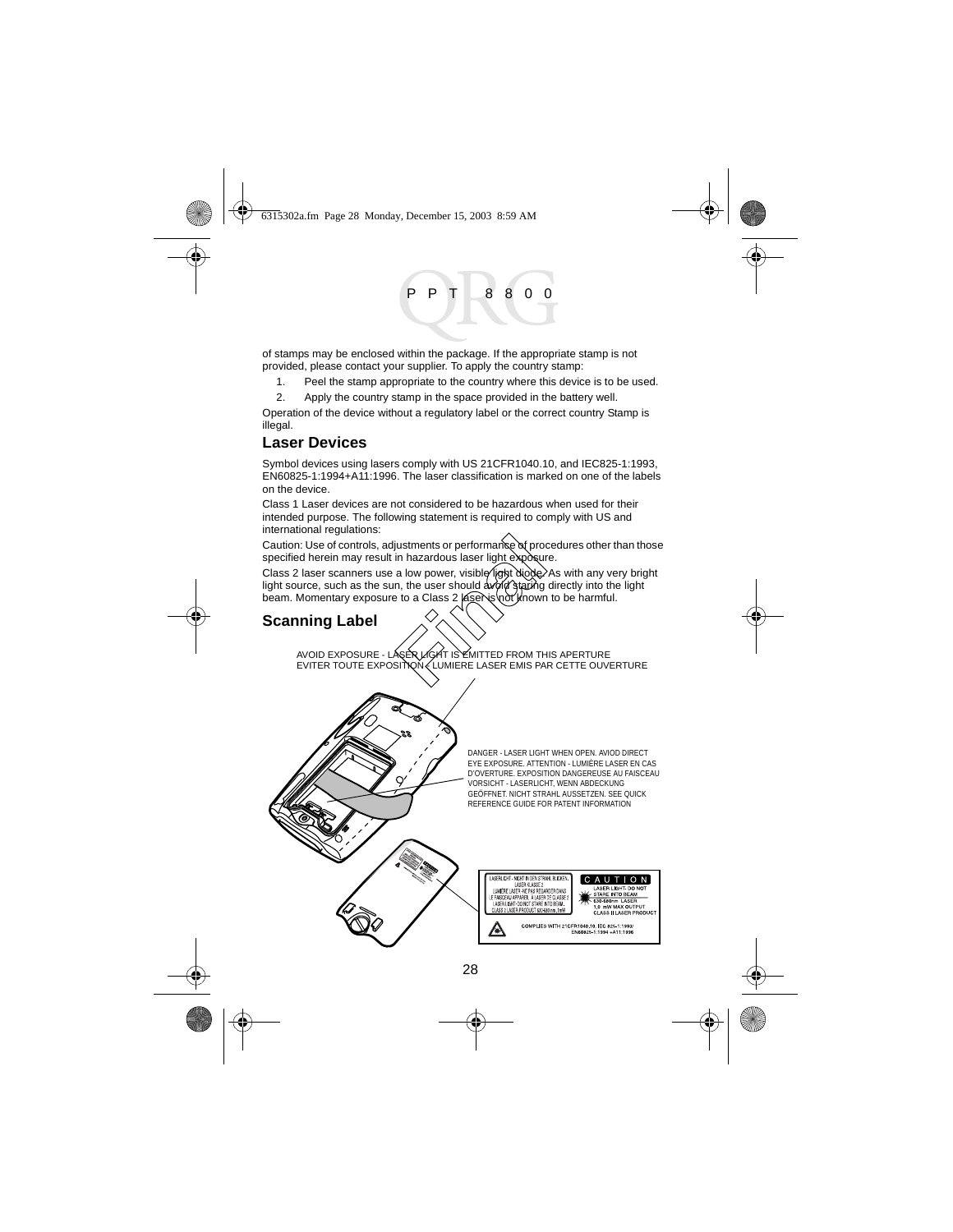In accordance with Clause 5, IEC 825 and EN60825, the following information is provided to the user:



#### **Power Supply**

- Note: Use only a Symbol-approved power supply (50-14000-107) output rated 9.0 Vdc and minimum 2.0 A. The power supply is certified to EN60950 with SELV outputs.
- Hinweis: Benutzen Sie nur eine Symbol Technologies genehmigt Stromversorgung (50-14000-107) in den Ausgabe: 9.0 Vdc und minimum 2.0 A. Die Stromversorgung ist bescheinigt nach EN60950 mit SELV Ausgaben.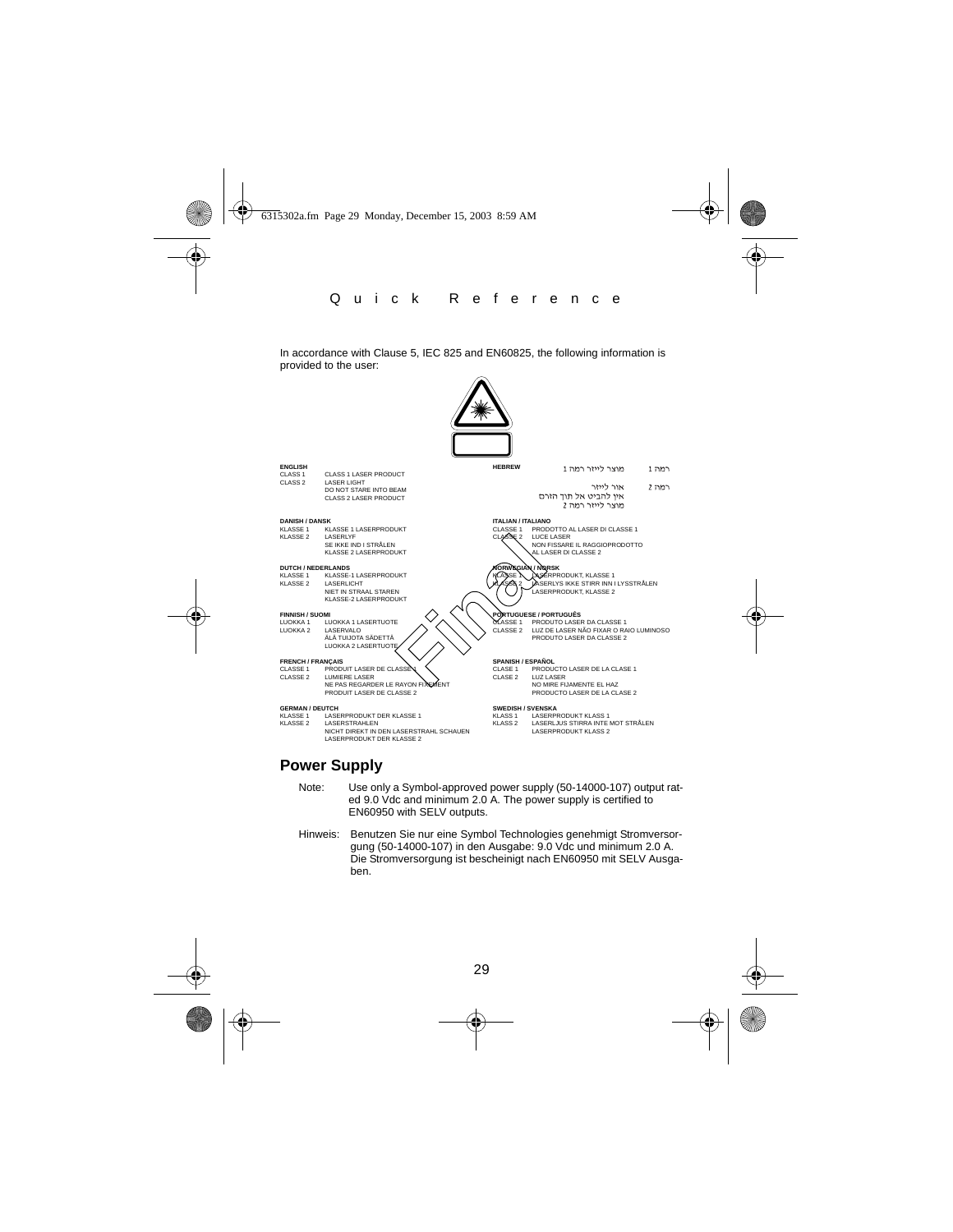# **FCC RF Exposure Guidelines**

This device was tested for typical body-worn operations with the holster providing a minimal spacing of 2.0 cm from the body to the back of the terminal/antenna. To maintain compliance with FCC RF exposure compliance requirements, use only beltclips, holsters, or similar accessories that maintain a 2.0 cm separation distance between the user's body and the back of the terminal, including the antenna. The use of third-party belt-clips, holsters, and similar accessories should not contain metallic components in its assembly. The use of these accessories that do not satisfy these requirements may not comply with FCC RF exposure compliance requirements, and should be avoided.

This equipment generates and radiates radio-frequency energy. To comply with FCC RF exposure compliance requirements, the following antenna installation and device operating configurations must be satisfied:

(1) Users are not permitted to make changes or modify the system in any way, and (2) connecting external antennas to the card is prohibited. This device and its antenna must not be co-located or operated with any other antenna or transmitter.

# **Radio Frequency Interference Requirements**



Note: This equipment has been tested and found to comply with the limits for a Class B digital device, pursuant to Part 15 of the FCC rules. These limits are designed to provide reasonable protection against harmful interference in a residential Ist be satisfied.<br>
to make changes or modify the<br>
perated with any other antibided. The<br>
perated with any other antibided.<br> **Interference Requires**<br>
is equipmentials been tested a<br>
stor a Class B digital device, pu<br>
ges. T

installation. This equipment generates, uses and can radiate radio frequency energy and, if not installed and used in accordance with the instructions, may cause harmful interference to radio communications. However there is no guarantee that interference will not occur in a particular installation. If this equipment does cause harmful interference to radio or television reception, which can be determined by turning the equipment off and on, the user is encouraged to try to correct the interference by one or more of the following measures:

- Reorient or relocate the receiving antenna
- Increase the separation between the equipment and receiver
- Connect the equipment into an outlet on a circuit different from that to which the receiver is connected
- Consult the dealer or an experienced radio/TV technician for help.

This device complies with FCC Part 15. Operation is subject to the following two conditions:

(1) This device may not cause harmful interference and (2) This device must accept any interference received, including interference that may cause undesired operation.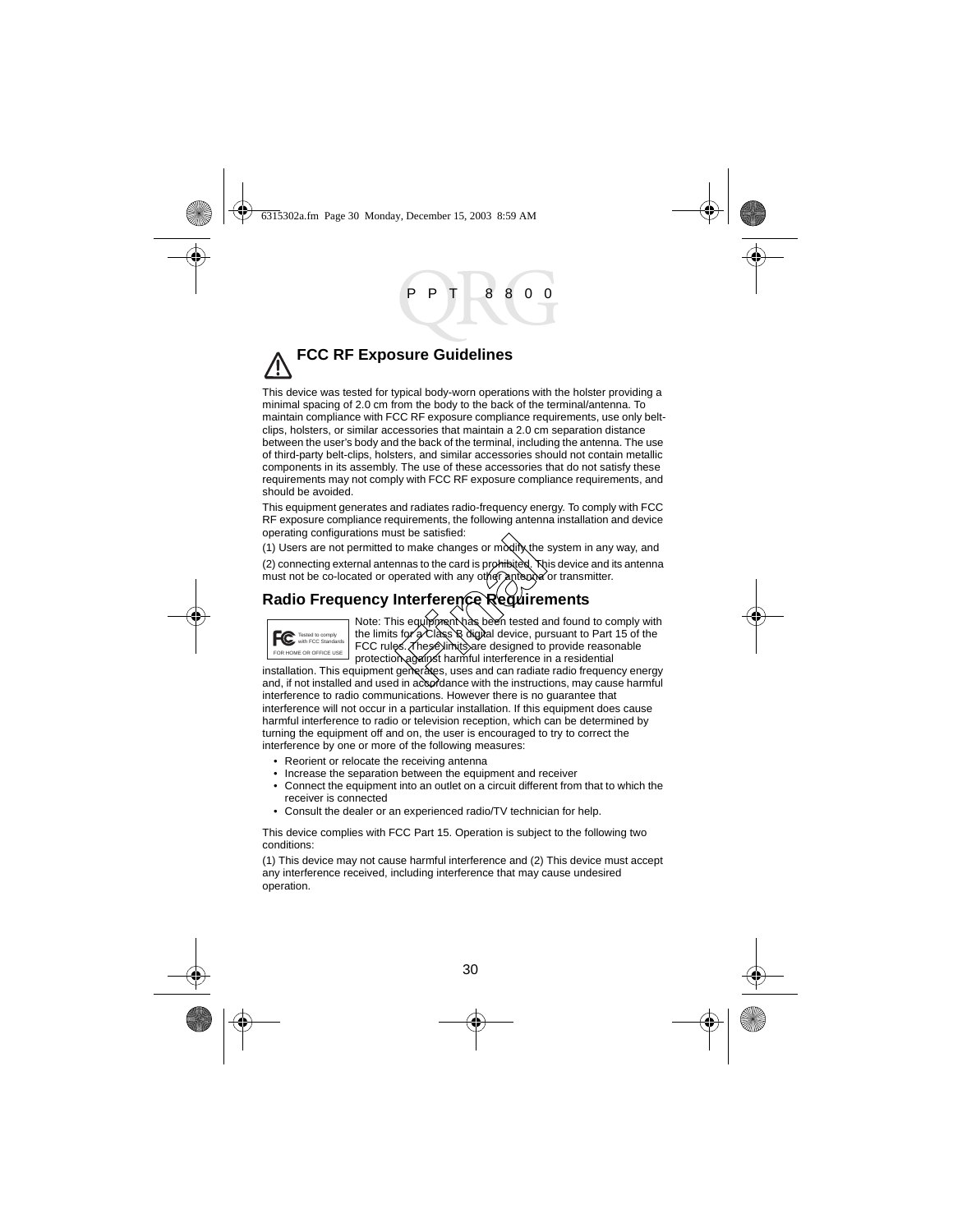## **Radio Frequency Interference Requirements - Canada**

This device complies with RSS 210 of Industry & Science Canada. Operation is subject to the following two conditions: (1) this device may not cause harmful interference and (2) this device must accept any interference received, including interference that may cause undesired operation.

This Class B digital apparatus complies with Canadian ICES-003.

Cet appareil numérique de la classe B est conforme à la norme NMB-003 du Canada.

Label Marking: The Term "IC:" before the radio certification only signifies that Industry Canada technical specifications were met.

To prevent radio interference to the licensed service, this device is intended to be operated indoors and away from windows to provide maximum shielding. Equipment (or its transmit antenna) that is installed outdoors is subject to licensing.

# **Marking and European Economic Area (EEA) nd European Econon**<br>
e through the EEA have the solid<br>
transmit power of 100 mW EIRF<br>
is restricted to 2.4465 -2.4835 C<br>
age the equipment is restricted<br>
r libense for outside usage.<br>
the best house the following to

RLAN's (2.4GHz) for use through the EEA have the following restrictions:

- Maximum radiated transmit power of 100 mW EIRP in the frequency range 2.400 -2.4835 GHz
- France, equipment is restricted to 2.4465 -2.4835 GHz frequency range
- Belgium outside usage, the equipment is restricted to 2.460 -2.4835 GHz frequency range
- Italy requires a user license for outside usage.

Bluetooth for use through the EEA have the following restrictions:

- Maximum radiated transmit power of 10mW EIRP in the frequency range 2.400 -2.4835 GHz
- Belgium outside usage, the equipment is restricted to 2.460 -2.4835 GHz frequency range
- Italy requires a user license for outside usage.

### **Statement of Compliance**

Symbol Technologies, Inc., hereby, declares that this device is in compliance with the essential requirements and other relevant provisions of Directives 1999/5/EC, 89/ 336/EEC and 73/23/EEC. Declaration of Conformities may be obtained from http:// www2.symbol.com/doc/.

#### **Other Countries**

| Mexico -   | Restrict Frequency Range to: 2.450 - 2.4835 GHz. |
|------------|--------------------------------------------------|
| Israel -   | Restrict Frequency Range to: 2.418 - 2.457 GHz.  |
| Sri Lanka- | Restrict Frequency Range to: 2.400 - 2.430 GHz.  |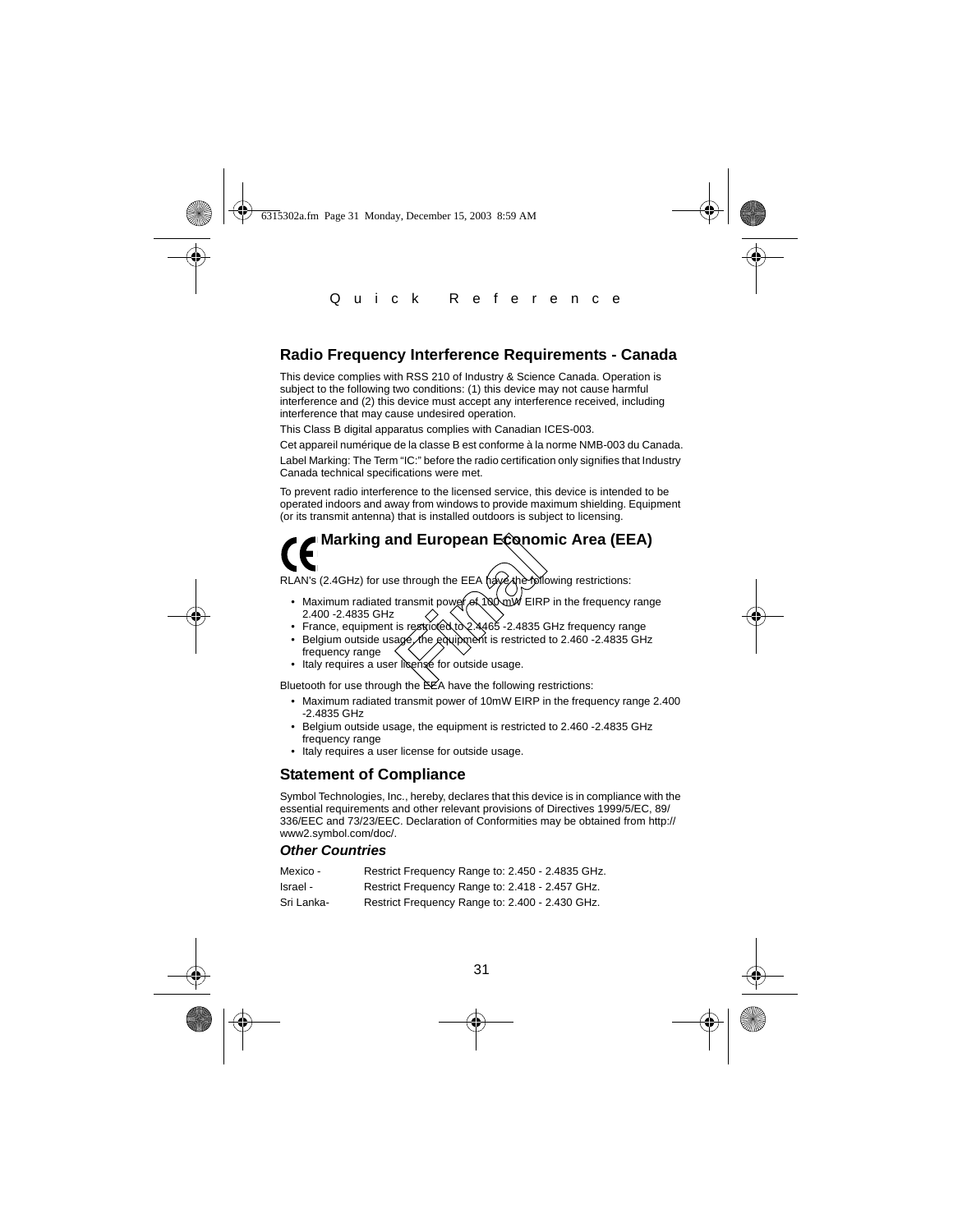#### **Hazardous Location Usage**

For specific PPT88XX Hazardous Location models:

A. "THIS EQUIPMENT IS SUITABLE FOR USE IN CLASS I, DIVISION 2, GROUPS A, B, C, AND D OR NON-HAZARDOUS LOCATIONS ONLY."

B. "WARNING! EXPLOSION HAZARD! SUBSTITUTION OF COMPONENTS MAY IMPAIR SUITABILITY FOR CLASS I, DIVISION 2."

# **Battery Information**

Symbol rechargeable battery packs are designed and constructed to the highest standards within the industry.

However, there are limitations to how long your battery can operate or be stored before needing replacement. Many factors affect the actual life cycle of your battery pack, such as heat, cold, harsh environmental conditions and severe drops.

When batteries are stored over six (6) months, some vireversible deterioration in overall battery quality may occur. Store your batteries discharged in a dry, cool place, removed from the equipment to prevent loss of capacity, rusting of metallic parts and electrolyte leakage. When storing batteries for (one year or longer, they should be charged and discharged at least once a year. If an electrolyte leakage is observed, avoid any contact with affected area and properly dispose of the battery. over six (6) months, some virever<br>cocur. Store your batteries dischart to prevent loss of *capacity*, rustoring batteries for *of payer*<br>battering batteries for *of payer payer*<br>least once a yar of the discreption<br>ted area

An indication that your Symbol battery needs replacement is when normal run time begins to diminish. When you consistently experience significant loss of run time, replace your battery.

Standard warranty period for all Symbol batteries is 30 days, regardless if the battery was purchased separately or included as part of the mobile computer or bar code scanner.

For more information on Symbol batteries, please visit [http://](http://mysymbolcare.symbol.com/battery/batbasics1.html) [mysymbolcare.symbol.com/battery/batbasics1.html](http://mysymbolcare.symbol.com/battery/batbasics1.html)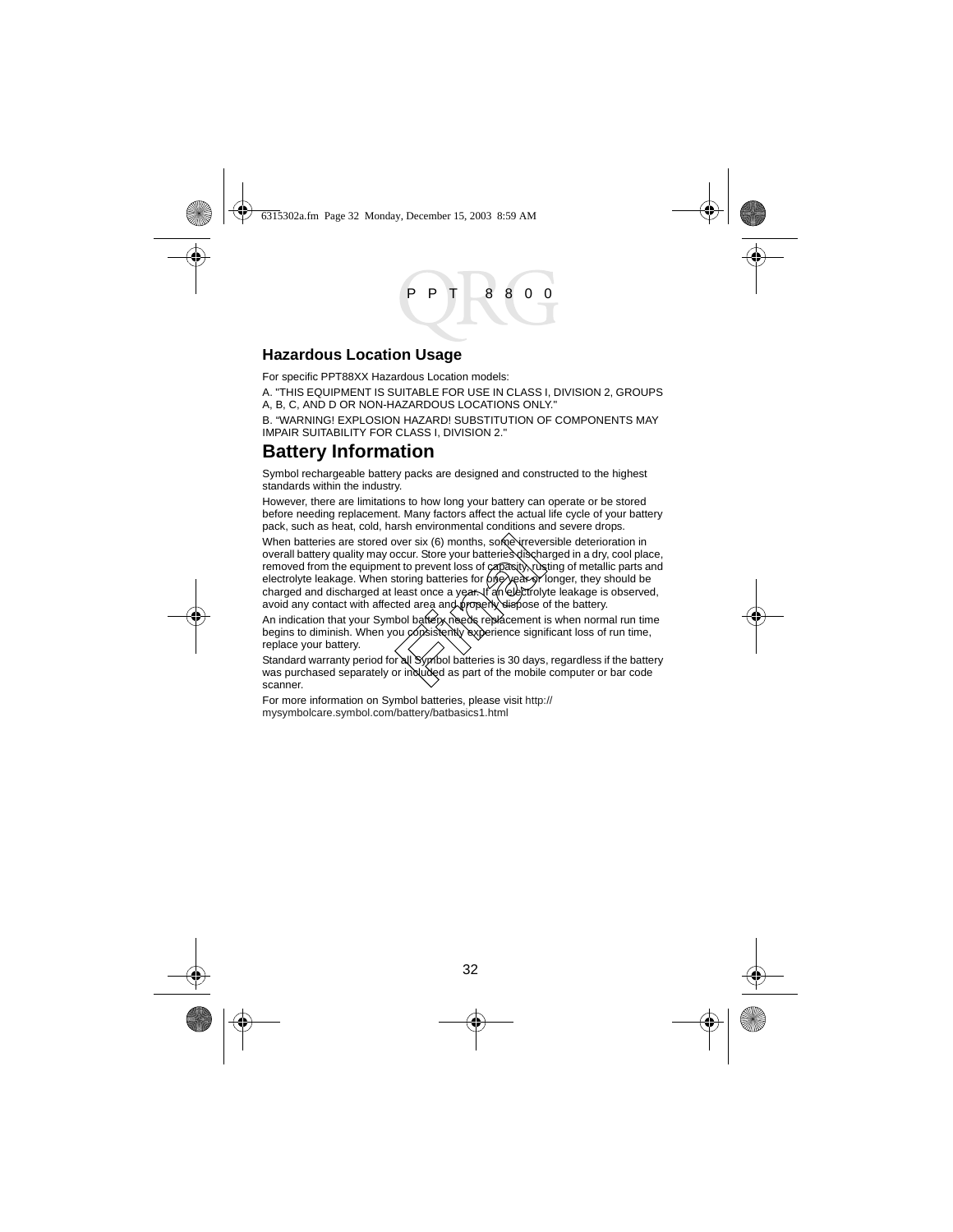#### **Warranty**

**(A) Warranty** Symbol Technologies (hereafter "Seller") hardware Products are warranted against defects in workmanship and materials for a period of twelve (12) months from the date of shipment, unless otherwise provided by Seller in writing, provided the Product remains unmodified and is operated under normal and proper conditions. Warranty provisions and durations on software, integrated installed systems, Product modified or designed to meet specific customer specifications ("Custom Products"), remanufactured products, and reconditioned or upgraded products, shall be as provided in the applicable Product specification in effect at the time of purchase or in the accompanying software license.

**(B) Spare Parts** Spare parts (i.e. parts, components, or subassemblies sold by Seller for use in the service and maintenance of Products) are warranted against defects in workmanship and materials for a period of thirty (30) days from the date of shipment. Spare parts may be new or originate from returned units under the conditions set forth in subsection D below.

**(C) Repair of Symbol-branded hardware** For repairs on Symbol-branded hardware Products under this Agreement, including repairs covered by warranty, the repair services provided are warranted against defects in workmanship and materials on the repaired component of the Product for a period of thirty (30) days from the shipment date of the repaired Product, or until the end of the original warranty period, whichever is longer.

**(D) Product Service** Products may be serviced or manufactured with parts, components, or subassemblies that originate from returned products and that have been tested as meeting applicable specifications for equivalent new material and Products. The sole obligation of Seller for defective hardware Products is limited to repair or replacement (at Seller's option) on a "return to service depot" basis with prior Seller authorization. Customer is responsible for shipment to the Seller and assumes all costs and risks associated with this transportation; return shipment to the Customer will be at Saller`s expense. Customer shall be responsible<br>for return shipment charges for product returned where Selfer queber for exercit is no defect ("No Defect<br>Found") of any software programs, data or remo্va}ble data storage media, or the restoration or reinstallation of any<br>software programs or data other than the ≴oাঁtware, it any, installed by Seller during manufacture of the Product. oducts and main rave been respect as metallicated and the selection of contents of the difference of the selection of the selection of the selection of the selection of the selection of the selection of the total content t

**(E) Original Warranty Period** Except for the warranty applying solely to the repaired component arising from a repair service as provided in Section C above, the aforementioned provisions do not extend the original warranty period of any Product that had either been repaired or replaced by Seller.

**(F) Warranty Provisions** The above warranty provisions shall not apply to any Product (i) which has been repaired, tampered with, altered or modified, except by Seller's authorized service personnel; (ii) in which the defects or damage to the Product result from normal wear and tear, misuse, negligence, improper storage, water or other liquids, battery leakage, use of parts or accessories not approved or supplied by Symbol, or failure to perform operator handling and scheduled maintenance instructions supplied by Seller; (iii) which has been subjected to unusual physical or electrical stress, abuse, or accident, or forces or exposure beyond normal use within the specified operational and environmental parameters set forth in the applicable Product specification; nor shall the above warranty provisions apply to any expendable or consumable items, such as batteries, supplied with the Product.

EXCEPT FOR THE WARRANTY OF TITLE AND THE EXPRESS WARRANTIES STATED ABOVE, SELLER DISCLAIMS ALL WARRANTIES ON PRODUCTS FURNISHED HEREUNDER INCLUDING ALL IMPLIED WARRANTIES OF MERCHANTABILITY AND FITNESS FOR A PARTICULAR USE. ANY IMPLIED WARRANTIES THAT MAY BE IMPOSED BY LAW ARE LIMITED IN DURATION TO THE LIMITED WARRANTY PERIOD. SOME STATES OR COUNTRIES DO NOT ALLOW A LIMITATION ON HOW LONG AN IMPLIED WARRANTY LASTS OR THE EXCLUSION OR LIMITATION OF INCIDENTAL OR CONSEQUENTIAL DAMAGES FOR CONSUMER PRODUCTS. IN SUCH STATES OR COUNTRIES, FOR SUCH PRODUCTS, SOME EXCLUSIONS OR LIMITATIONS OF THIS LIMITED WARRANTY MAY NOT APPLY.

The stated express warranties are in lieu of all obligations or liabilities on the part of Seller for damages, including but not limited to, special, indirect or consequential damages arising out of or in connection with the use or performance of the Product or service. Seller's liability for damages to Buyer or others resulting from the use of any Product or service furnished hereunder shall in no way exceed the purchase price of said Product or the fair market value of said service, except in instances of injury to persons or property.